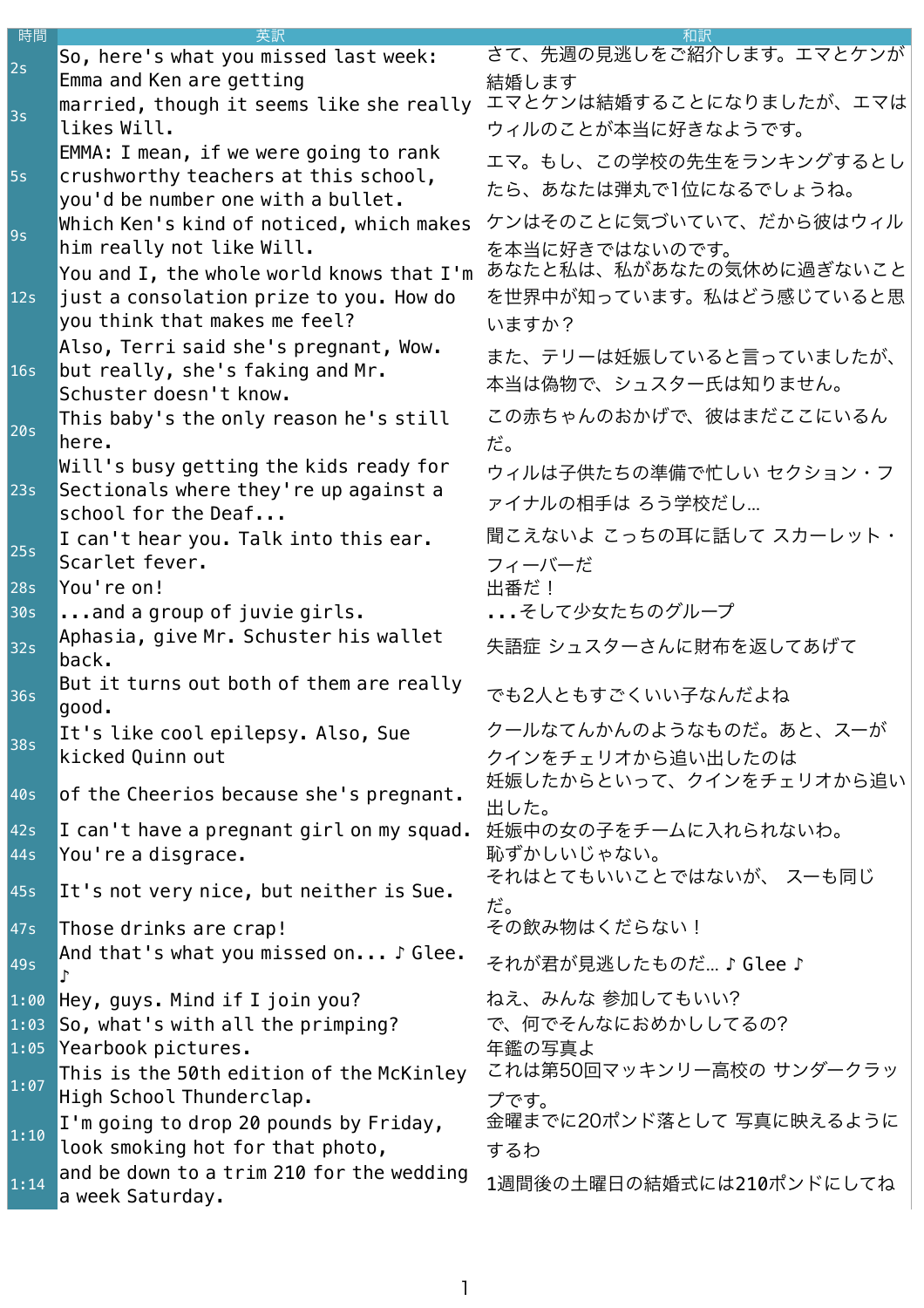|           | EMMA: Of course, the wedding was going to                                        | もちろん、結婚式はハワイで行う予定でしたが、フ                |
|-----------|----------------------------------------------------------------------------------|----------------------------------------|
|           | 1:16 be in Hawaii, but then they told me I                                       | ルーツを持ち込んではいけないと言われましたの                 |
|           | couldn't bring my own fruit, so                                                  | で…。                                    |
| 1:21      | But, Sectionals is a week from Saturday.                                         | でも、セクショナルは1週間後の土曜日。                    |
|           | $1:25$ Oh, man.                                                                  | 困ったな。                                  |
|           | Looks like you won't be able to make it,                                         |                                        |
| 1:27      | Eminem.                                                                          | エミネムさんは行けないみたいですね。                     |
|           | I, um, I totally forgot about                                                    |                                        |
| 1:30      | Sectionals.                                                                      | セクショナリーのことをすっかり忘れていたよ                  |
| 1:34      | $I'm-I'm$ sorry. I wanted to go. For the                                         | ごめんよ 行きたかったんだ。子供たちのために                 |
|           | kids.                                                                            |                                        |
| 1:38      | We're not rescheduling. The VFW hall is                                          | 予定は変更しないよ VFWホールは来年の6月まで予              |
|           | booked till next June.                                                           | 約されている。                                |
|           | The only reason this Saturday is                                                 |                                        |
| 1:41      | available is 'cause it's the one year                                            | この土曜日が空いているのは、あの悲惨な魚のフラ                |
|           | anniversary of that grisly fish fry                                              | イの銃撃戦の1周年記念日だからだ。                      |
|           | shoot-out.                                                                       |                                        |
|           | 1:46 I got a monster discount.                                                   | 大安売りしたのに                               |
| 1:48      | We just got to be out of there before the                                        | キャンドル・ビジルの前に出ないとね                      |
|           | candlelight vigil.                                                               |                                        |
|           | 1:50 EMMA: I remember.                                                           | エマ 覚えているよ                              |
|           | $1:52$ Oh, my gosh.                                                              | ああ、大変だ。                                |
| 1:53 Sue? |                                                                                  | スー?                                    |
|           | 1:55 Did someone finally punch you?                                              | 誰かに殴られたの?                              |
|           | $1:57$ Edie.                                                                     | イーディ.                                  |
|           | 1:59 William. You.                                                               | ウィリアムです。あなた。<br>毎年サンダークラップの写真を撮る時には、いつ |
|           | Every year, when the photos for the                                              |                                        |
|           | 2:02 Thunderclap come around, I always elect                                     | もちょっとした作業をしてもらうことにしてい                  |
|           | to have a little work done.                                                      | る。                                     |
| 2:06      | This year, I got myself a bit of an eye                                          | 今年は、目を少し整形しました。                        |
|           | lift.                                                                            |                                        |
|           | 2:08 And while they were in there,<br>I told them to go ahead and yank out those | そして、彼らがそこにいる間、私は彼らに                    |
| 2:10      | tear ducts.                                                                      | 涙管を引っこ抜くように言いました。                      |
|           | 2:13 Wasn't using them.                                                          | 涙管は使っていませんでした。                         |
| 2:14      | You know, I got a storage unit full of                                           | 私はトロフィーとメダルでいっぱいの倉庫を持って                |
|           | trophies and medallions.                                                         | います。                                   |
|           | But, for the rest of you educators, these                                        | でも、他の教育者にとっては、この年鑑の写真は、                |
|           | 2:18 yearbook pictures are really the only                                       | 自分が今までやってきたことを証明する唯一の具体                |
|           | concrete proof you have                                                          | 的な証拠なんです。                              |
|           | that anything you've done in your sorry                                          | 哀れな人生の中で何かを成し遂げたことの唯一の具                |
|           | 2:23 little lives has made any difference                                        | 体的な証拠だ                                 |
|           | whatsoever.                                                                      |                                        |
| 2:29      | My Cheerios are so excited.                                                      | 私のチェリオは大喜びです。                          |
|           | $2:31$ Got them on a yam diet.                                                   | ヤマイモダイエットをしたんだ。                        |
|           | 2:32 It draws the water out of the skin.                                         | 皮から水分が出てきます。                           |
| 2:35      | Well, I'm sure my Glee kids are going to<br>be excited, too.                     | グリーの子供たちも喜ぶだろうな                        |
|           | 2:36 Well, Glee kids don't get a photo.                                          | グリーキッズは写真を撮らないからね                      |
|           | 2:38 What? Why is that?                                                          | え?なんでだろう?                              |
|           |                                                                                  |                                        |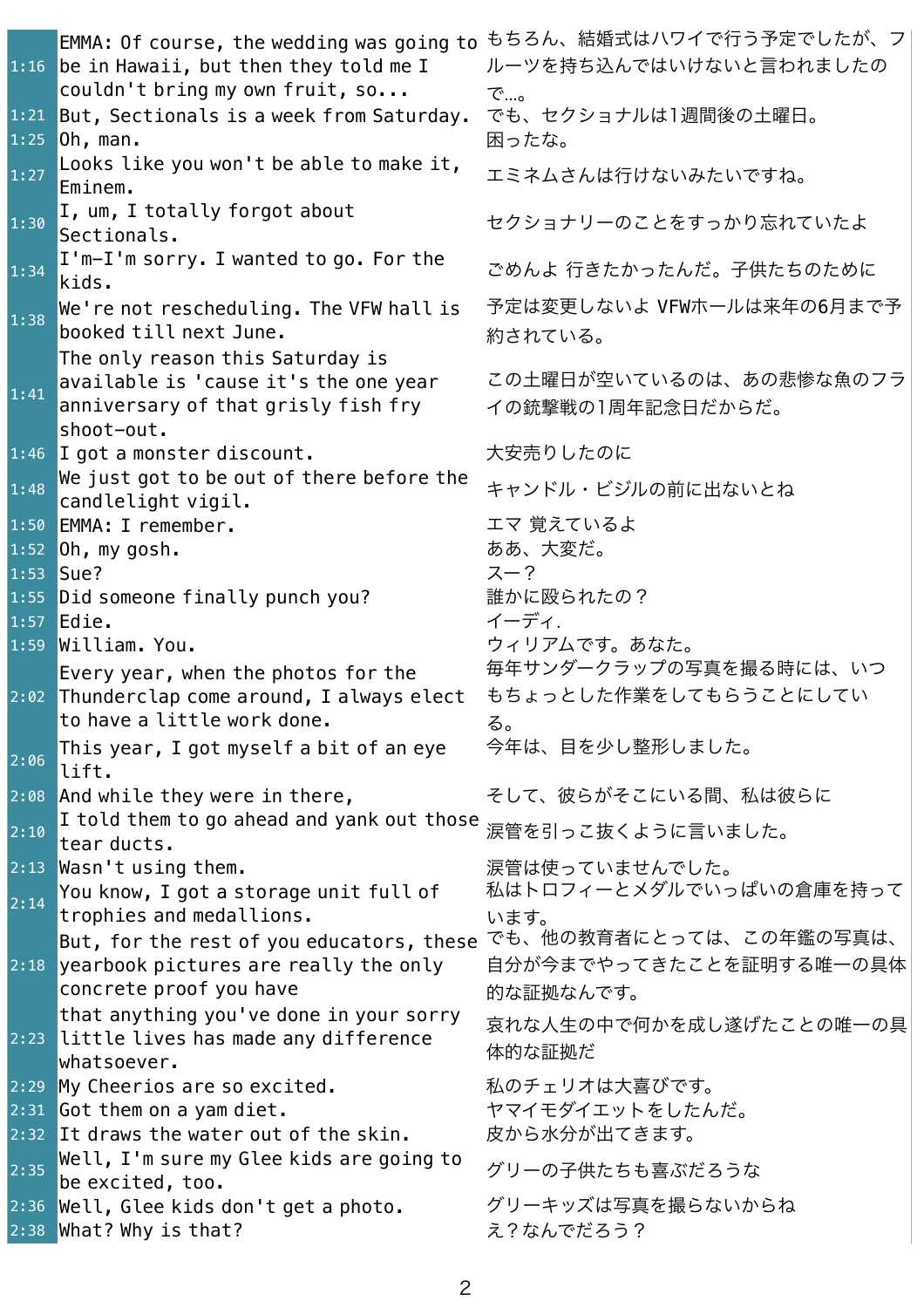| 2:41 | Well, I just had a meeting with Principal ェレノアのフィギンズ校長と ミーティングをした<br>Figgins, Eleanor, and what with all the<br>vandalism of the Glee Club photos over<br>the years, | の グリークラブの写真が 何年にもわたって 破壊さ<br>れてきたから                         |
|------|----------------------------------------------------------------------------------------------------------------------------------------------------------------------|-------------------------------------------------------------|
| 2:46 | I convinced him that putting the Glee<br>kids                                                                                                                        | 校長を説得したんだ                                                   |
| 2:48 | in this year's Thunderclap was<br>subjecting the little freaks                                                                                                       | 今年の "Thunderclap "に グリーの子供たちを載<br>せるのは フリークの子供たちには          |
|      | $2:51$ to more humiliation<br>$2:53$ and ridicule.                                                                                                                   | さらなる屈辱と<br>屈辱と嘲笑の対象となる。                                     |
|      | Why can't you just accept the fact that<br>2:54 my kids are going to take Sectionals this<br>year?                                                                   | なぜ、私の子供たちが今年の予選を受けるという事<br>実を受け入れられないのですか?                  |
|      | 2:58 That's not happening.<br>$2:59$ And stop with the pointless vendetta.<br>3:01 EMMA: Right.<br>3:02 This is so not fair, Sue.                                    | そんなことはありません。<br>そして無意味な復讐はやめてくれ<br>エマ そうだね。<br>フェアじゃないわね、スー |
| 3:04 | You know, I'm going to talk to Figgins<br>about this.                                                                                                                | フィギンスに相談してみるよ                                               |
|      | 3:06 Hey, good luck with that.<br>3:07 You know, you three are boring me now.<br>$3:09$ I'm going to go do something else.<br>3:18 Where's Rachel?                   | 頑張れよ<br>あなたたち3人の話は退屈だわ<br>他のことをしに行こうかな<br>レイチェルは?           |
|      | 3:20 She's not here yet.<br>$3:21$ Perfect.                                                                                                                          | まだ来てないよ<br>完璧だ。                                             |
| 3:22 | Glee Club stands on a delicate                                                                                                                                       | グリークラブは微妙な崖っぷちに立っています。                                      |
| 3:25 | precipice.<br>We have all felt the cold humiliation of<br>a slushie in the face.                                                                                     | 私たちは皆、顔に泥を塗られるという冷たい屈辱<br>を感じています。                          |
|      | But as of right now, our relative<br>3:28 anonymity as a club shields us from more<br>severe persecution--                                                           | しかし今のところ、クラブとしての相対的な匿名<br>性が、より厳しい迫害から私たちを守ってくれて<br>います     |
| 3:33 | swirlies. Patriotic wedgies.<br>3:36 What's a patriotic wedgie?                                                                                                      | 渦巻き。愛国的なウェッジ。<br>愛国的ウェッジとは?                                 |
| 3:39 | It's when they hoist you up the flag pole<br>by your undies.                                                                                                         | 下着を持って旗竿に吊るされることだよ。                                         |
| 3:41 | Strangely, it did make me feel more<br>American.                                                                                                                     | 不思議なことに、これでアメリカ人になった気分に<br>なれた。                             |
|      | 3:44 Based on my investigation,                                                                                                                                      | 私の調査によると                                                    |
| 3:48 | $3:46$ <b>I</b> am of the opinion that a yearbook photo<br>would only fuel the flames of anti-Glee-                                                                  | 私の調査によると、イヤーブックの写真は<br>反グリークラブの恐怖の炎を煽るだけだと思いま               |
|      | Club terror.<br>3:51 I've done a little library research.                                                                                                            | す。<br>ちょっと図書館で調べてみました。                                      |
| 3:59 | Peter Gellar. Glee Club second tenor,<br>1998.                                                                                                                       | ピーター・ゲラー グリークラブのセカンドテノー<br>ル、1998年。                         |
| 4:03 | He can be seen here with both a drawn on<br>Hitler mustache and rice paddy hat.                                                                                      | 描いたヒトラーの口ひげと田んぼの帽子をかぶって<br>いるのが見える。                         |
| 4:07 | Shortly after the yearbook came out, Mr.<br>Gellar had a nervous breakdown.                                                                                          | この年鑑が発行された直後、ゲラー氏は神経衰弱に                                     |
| 4:11 | He is now the homeless man who sleeps in<br>front of the public library.                                                                                             | なった。<br>今では公立図書館の前で寝泊まりするホームレスに<br>なっている。                   |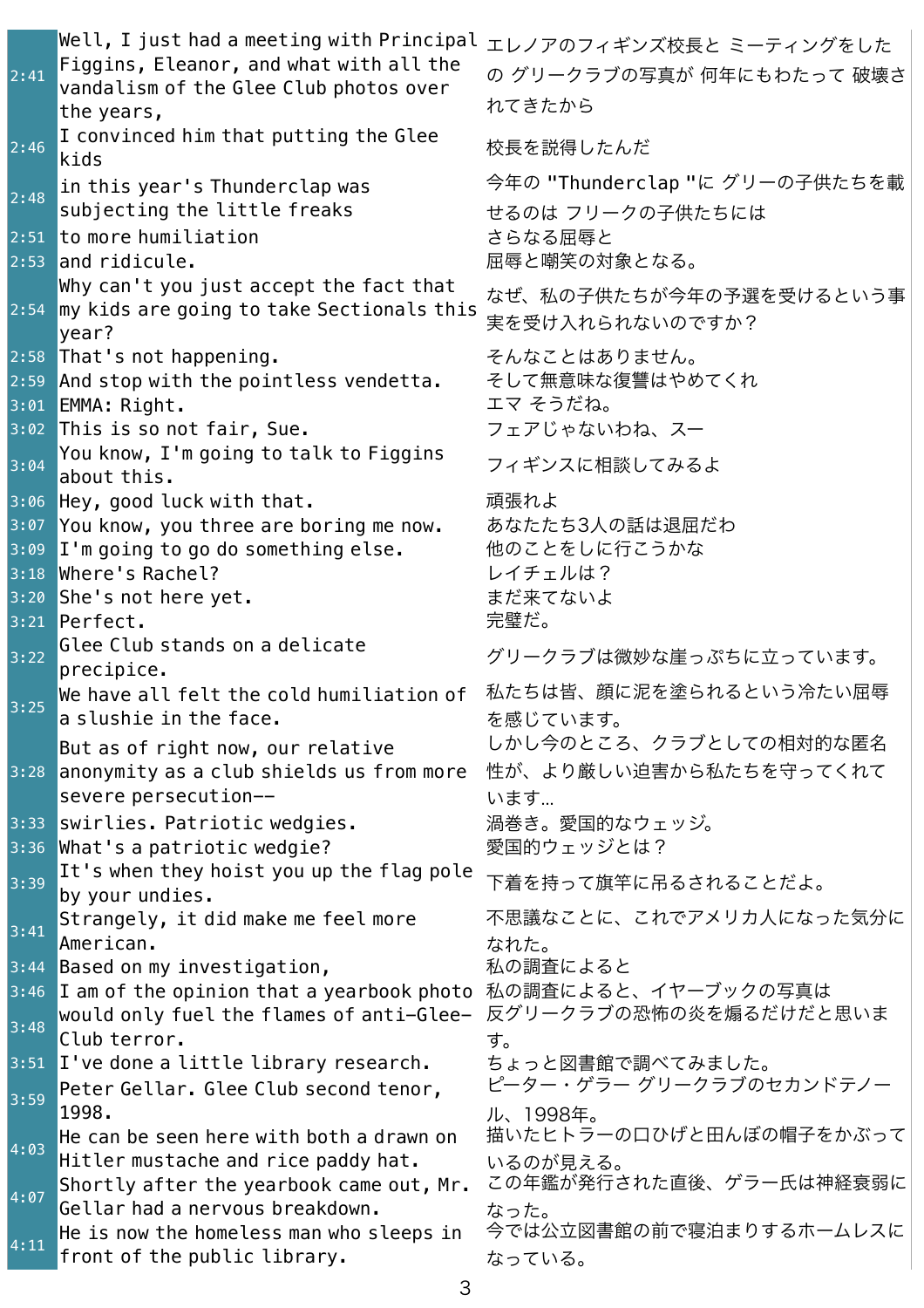|      | 4:14 Patches?                                                                   | パッチ?                                          |
|------|---------------------------------------------------------------------------------|-----------------------------------------------|
|      | 4:15 Patches.                                                                   | パッチ。                                          |
|      | 4:16 He barks at my mom.                                                        | 僕のママに吠えるんだ                                    |
|      | 4:17 KURT: Exhibit B.                                                           | 証拠物件B                                         |
|      | 4:19 Tawny Peterson. Glee Club class of 2000.                                   | トーニー・ピーターソン 2000年に所属                          |
| 4:23 | Seen here in her photo with a cartoon<br>knife stuck in her head,               | アニメのナイフが頭に刺さった写真を見て                           |
|      | $4:25$ in a macabre tableau that, in four years,                                | この不気味な絵は4年後には                                 |
|      | 4:27 would prove eerily prescient.                                              | 4年後には不気味なほど先見の明があることがわか<br>った。                |
|      | I think I speak for all of us when I say                                        |                                               |
|      | 4:30 that not having to pose for a yearbook<br>photo                            | 年鑑用の写真を撮らなくて済むというのは、私たち<br>にとっては不幸中の幸いだと思います。 |
|      | 4:33 might be a blessing in disguise.                                           | これは不幸中の幸いと言えるかもしれません。                         |
|      | 4:35 I suggest not fighting Figgins' ruling.                                    | フィギンス氏の判決には反対しないことをお勧めし                       |
|      |                                                                                 | ます。                                           |
|      | 4:37 WILL: Oh, hey, guys.                                                       | ああ、みんな。                                       |
|      | 4:39 Ah. Looking at old Thunderclaps?                                           | ああ。昔のサンダークラップを見ていると                           |
|      | 4:41 It's really unsettling.                                                    | 本当に不安になりますよね。<br>そして、完全に不公平です。                |
|      | 4:42 And totally unfair.                                                        | ねえ、これを1つ貸してくれない?                              |
| 4:44 | Hey, can I borrow one of these?                                                 | そうだな 今年のサンダークラップは                             |
|      | 4:48 You know what? This year's Thunderclap                                     |                                               |
| 4:50 | is going to have a Glee Club photo with<br>every one of your smiling faces.     | グリークラブの写真に君たちの笑顔を載せるよ                         |
|      | 4:55 You have my word on it.                                                    | 約束するよ                                         |
|      | 5:05 Shue, I'm doing the glee club a solid.                                     | シュエ グリークラブのためになるよ                             |
|      | We're denying the opportunity to other                                          | 他の子供たちに、さらに恥をかかせる機会を奪っ                        |
| 5:08 | children to further humiliate them.                                             | ているのです。                                       |
|      | <mark>No, no, no. Those kids get up on stage all いや、そうじゃない。あの子たちは、誰にどう思わ</mark> |                                               |
|      | 5:12 the time, no matter what anyone thinks of れようと、いつもステージに立って、パフォーマン          |                                               |
|      | them, and they perform.                                                         | スをしている。                                       |
|      | They don't let anyone or anything get to                                        |                                               |
| 5:17 | them.                                                                           | 誰にも、何にも屈しない。                                  |
|      | 5:20 That's something you should encourage.                                     | それはあなたが奨励すべきことです。                             |
|      | 5:22 Sue is wrong!                                                              | スーは間違っている!                                    |
|      | 5:23 Fine. I'll give them a photo.                                              | いいよ。写真を渡しておきます。                               |
|      | 5:26 Thank you.                                                                 | ありがとうございます。                                   |
|      | $5:27$ For \$1,000.                                                             | 1,000ドルで。                                     |
|      | 5:29 What?                                                                      | 何だって?                                         |
|      | 5:30 That's what is costs.                                                      | それはコストだよ。                                     |
| 5:32 | The yearbook is prime advertising space,<br>Shue.                               | 年鑑は最高の広告スペースだよ、シュー                            |
|      | 5:36 Frederickson's Funeral Parlor                                              | フレデリクソン社の葬儀社                                  |
|      | 5:37 experienced a 1.3% increase in revenue                                     | 収入が1.3%増加しました                                 |
|      | after their full page ad last year in the                                       |                                               |
| 5:41 | Thunderclap.                                                                    | アルバムに 広告を載せたおかげだ                              |
|      | What about a quarter page? How much does                                        | 1/4ページの場合はどうでしょうか?それはいくら                      |
| 5:47 | that cost?                                                                      |                                               |
| 5:54 | \$325.00                                                                        | ですか?<br>\$325                                 |
|      | That will buy you enough space for a                                            | グリークラブのメンバー2人の写真を掲載するのに                       |
| 5:55 | photo of two members of the glee club.                                          | 十分なスペースが確保できます。                               |
|      |                                                                                 |                                               |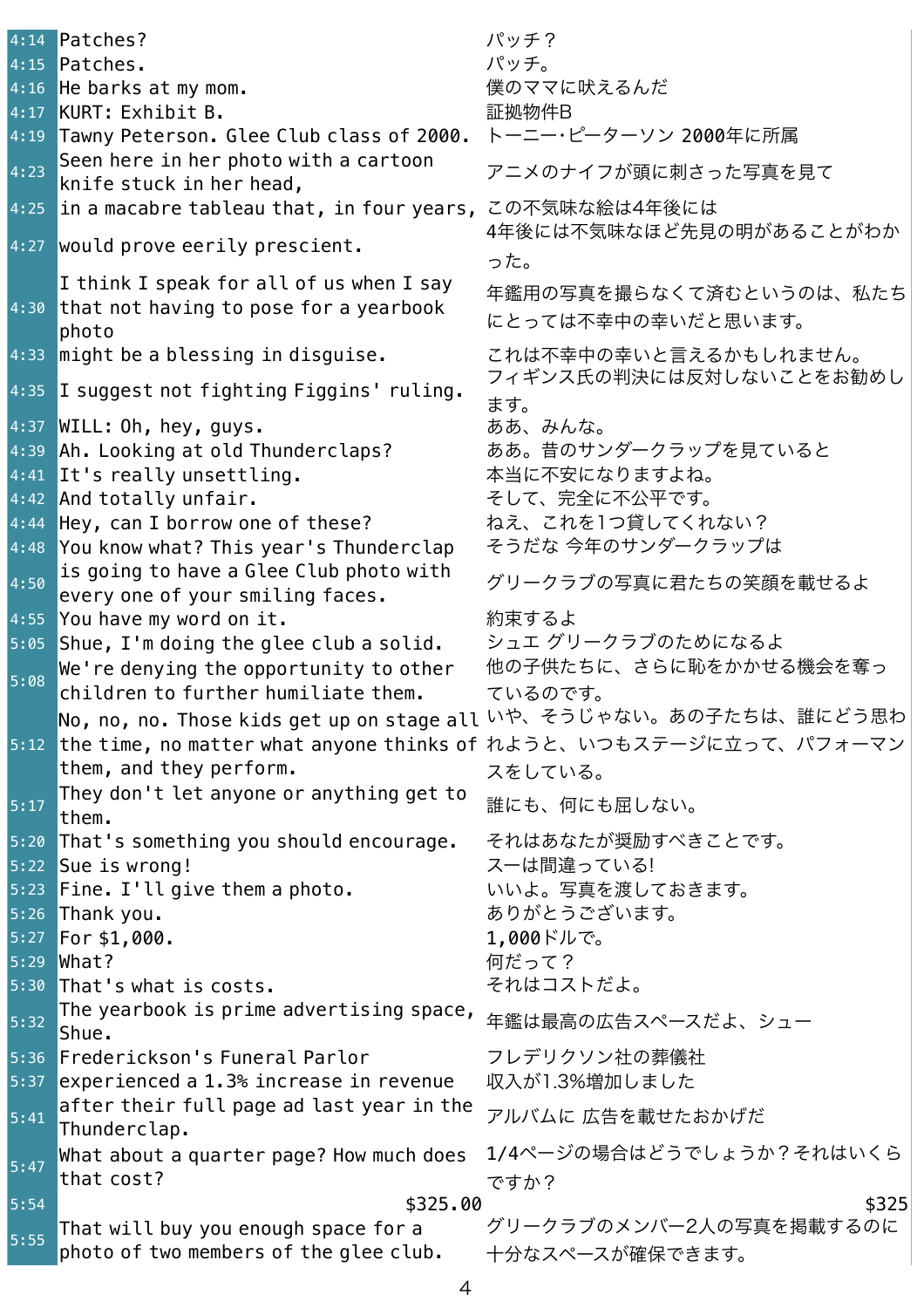6:00 Right below the advertisement 広告のすぐ下には  $\begin{bmatrix} 6:01 \end{bmatrix}$  for Uncle Sandro's Chicken Inside of a<br>Waffle. 6:04 Figgins, that's a lot of money. フィギンズ大金じゃないか 6:05 It's a compromise, Shue. ろんちゃく ころの こうじんだよ シュエ  $\overline{\phantom{a}_{6:06}}$  Now, I suggest you select a good-looking cheerleader-- not the pregnant one-- 6:11 and the quarterback for the photo それとクォーターバックの写真を  $6:12$  as their faces are less likely to be scratched out with safety pins. 6:16 Mr. Schuster, I'm very sorry to interrupt. シュスター君 邪魔をして申し訳ありませんが  $\begin{array}{c} 6:18 \end{array}$  Principal Figgins, as you very well may know, this is my first year 6:21 in Glee Club and I've just been informed グリークラブは1年目ですが  $6:22$  that New Directions has not been afforded a yearbook photo.  $6:25$ As you might expect, my two gay dads have a very close relationship with our local branch  $\frac{1}{6:28}$  of the ACLU and if it's up to me... Beat you to the punch, Rachel. 6:31 It's all good. We're in the yearbook. 大丈夫だよ。私たちはイヤーブックに載ってるの 6:33 Oh. Fantastic. まちまんのおよびのある。素晴らしい。 6:36 Thank you so much. しゅうしゃ ありがとうございます 6:40 RACHEL: Make fun of me all you want, 笑われてもいい  $6:43$  but school pictures are everything to<br>me.  $6:46$  They're great practice for getting<br>photographed  $\frac{1}{6:49}$  Invasive as the press may be, stars are dependent on them for their fame, 6:52 and I feel I must be prepared. <br>
賞悟を決めなければならないと思っています。 6:55 In order to do so, I join every club I possibly can.  $7:00$  know you're thinking that I'm just joining all of these clubs  $7:03$  to give off the appearance that I'm involved, known to exist, 7:06 but Glee Club is different. <br>コンセントリック しかし、Glee Clubは違います。 7:09 I really love Glee スピーク インティング そうなん 私は本当にGleeが大好きです。 7:10 and I believe in what we stand for. <br>2.10 and I believe in what we stand for. <br>2.2 そして、私たちが支持するものを信じています。  $\frac{1}{7:13}$  We've come from behind, dismissed and ridiculed by everyone, 7:16 and we've made something of ourselves, そして、私たちは自分たちで何かを作ってきまし 7:18 something that I'm proud to be a part of, その一員であることを誇りに思っています。 7:20 something I want to be remembered for. そして、その一部であることを誇りに思い、記憶に

Waffle. サンドロおじさんの ワッフルチキンの広告だ 妊娠中のチアリーダーと クォーターバックを選ん でくれ 安全ピンで顔を傷つけられる心配がないからだ。 フィギンズ校長 ご存知のように 私はグリークラブ に入って1年目ですが ニュー・ディレクションズは 卒業アルバムに載らな いそうです お察しの通り 私のゲイの父親2人は ACLUの支部と 密接な関係にあります ACLUの支部と密接な関係を持っていますもし私 が... 先を越されたね、レイチェル。 よ。 アルバムは私のすべてよ 写真を撮られるための いい練習になるわ マスコミは有害かもしれないが、スターは名声を得 るために彼らに依存している。 そのために、私はできる限りのクラブに参加してい ます。 あなたは、私がこのようなクラブに参加しているの は、私が自分の名声を高めるためだと思っているで しょう。 と思っているかもしれませんが、グリークラブは違 います。 私たちは誰からも見放され、馬鹿にされていたとこ ろから這い上がってきました。 た。 残りたいと思っています。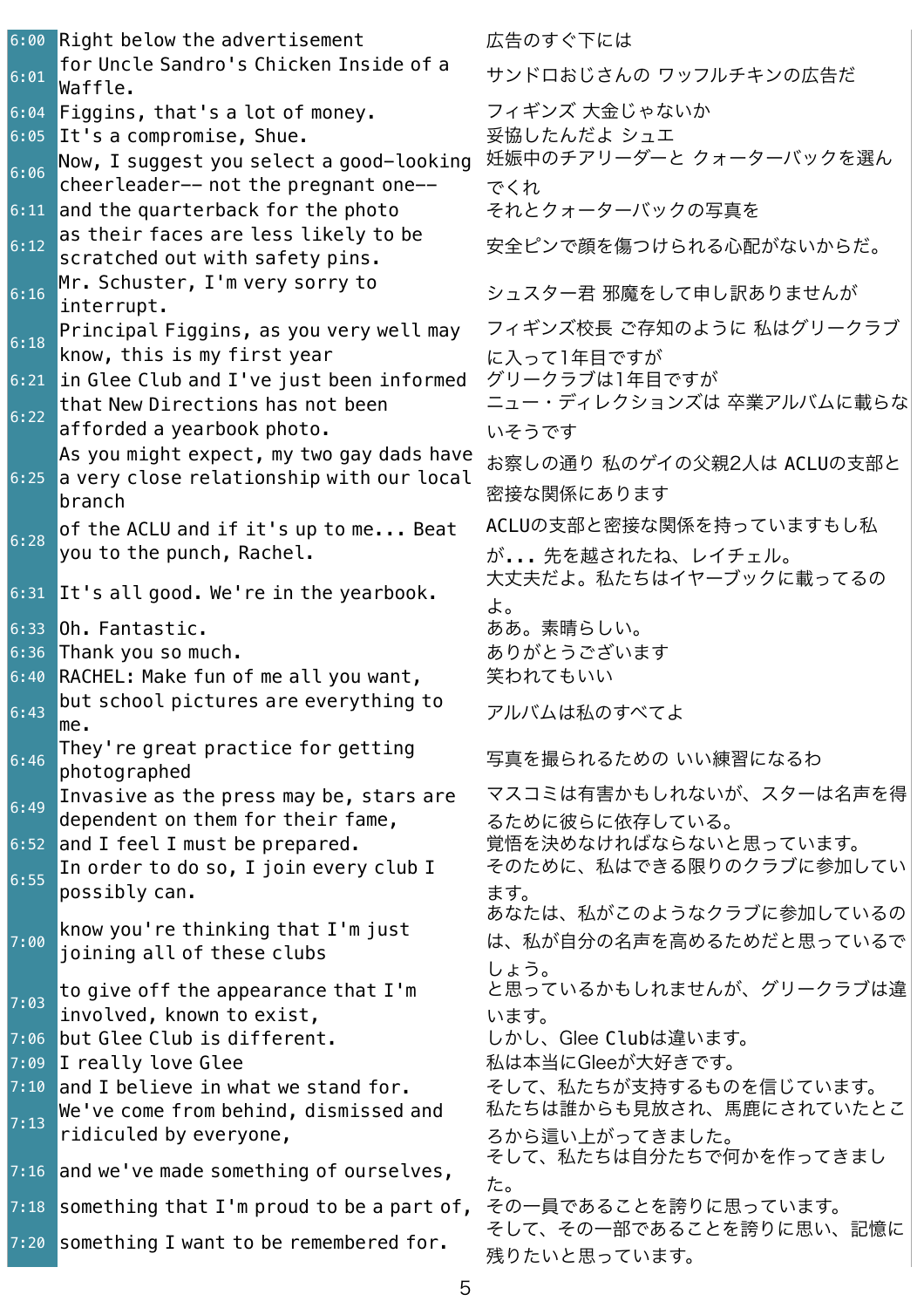7:26 Oh, that's got the whole flag. <br>
and the state in that's got the whole flag. 7:28 QUINN: I miss my Cheerios uniform. Cheeriosの制服が懐かしい。 7:29 Made me feel safe. インファイン しゅうしょう 安心感があった。 7:32 Contained. いちゃんなどのことをしているような。 7:34 Even when I was feeling left out, at least I looked like I was a part of something. 7:41 I want my kids to be able to look back at these books and see who I was, 7:44 make them proud. しゅうしんしゃ 誇りに思ってほしいのです。 7:47 Not the bastard one I'm carrying now, of course, 7:51 the ones I'll have when I'm married and ready. だ。 7:54 I might not look like the head cheerleader anymore, 7:57 but I'm still her on the inside. キリタンのすまよ。 7:59 I'm done playing the victim. キャング 犠牲者を演じるのはもうやめよう。 8:02 When that cheerleading picture is taken for the yearbook, I'm going to be in it and back on the squad, 8:07 whether Sue Sylvester likes it or not. スー・シルベスターがどう思おうとね  $8:10$  Hey, baby. Which one of these ties goes<br>better with my shirt? 8:13 You're blocking the TV, Will. ナレビの邪魔になってるわよ ウィル 8:15 Oh, come on. I need your help. アイナン 頼むよ 君の助けが必要なんだ 8:16 School pictures are coming up. キャッキングの写真を撮るんだ 8:18 Oh. Well, in that case, um... **おかそういうことなら.....** 8:22 and the green one for the glee club. Wear the red one for the teacher photo Okay. 8:26 It'll pop more when the cool kids deface it. わ。 8:32 I wanted to talk to you about that. そのことをあなたに話したかったんです  $8:34$  So, Figgins stopped putting the Glee Club photo in the yearbook 8:37 because it always gets vandalized, いつも荒らされてしまうから 8:39 and I just feel so bad for the kids. I mean, they work so hard. They deserve to be recognized. 8:44 Not being in that book gives the appearance that Glee Club isn't important. 8:52 I want to buy an ad and use it as the glee 広告を買って、グリークラブの見開き写真として使 club photo spread. 8:58 It's around \$300. 2000 - 300ドルくらいです。 8:59 Oh, great. いちゃん ちょうしょう ああ、いいね。 9:02 <mark>t</mark>he refrigerator and just give that to Yeah, why don't you take the food out of the kids?  $\frac{1}{9:05}$  Will, that food goes from my mouth right into our baby's belly. 入るのよ。

仲間はずれにされたと思っても、少なくとも自分は 何かの一部であるように見えた。 子供たちがこの本を見て、自分が何者だったのかを 知ることができるようにしたいのです。 もちろん、私が今持っているろくでなしの本ではあ りません。 結婚して、準備が整ったときに持つことになるもの 私はもうチアリーダーのようには見えないかもし れない。 年鑑に載るチアリーダーの写真には私も写ってチー ムに戻るわ。 ヘイ ベイビー 私のシャツに合うネクタイは? 先生の写真には赤いのを着て グリークラブには緑 のを着てね いいわ クールな子供たちが汚すと、もっとポップになる フィギンズはグリークラブの写真を 年鑑に載せる のをやめたんだ 子供たちがかわいそうだわ 一生懸命働いているん だから 認められて当然なのに。 グリークラブの写真が載らないと、グリークラブは 重要ではないという印象を与えてしまいます。 いたいんです。 そうだ、冷蔵庫から食べ物を取り出して、それを 子供たちにあげればいいんじゃない? ウィル、その食べ物は私の口から赤ちゃんのお腹に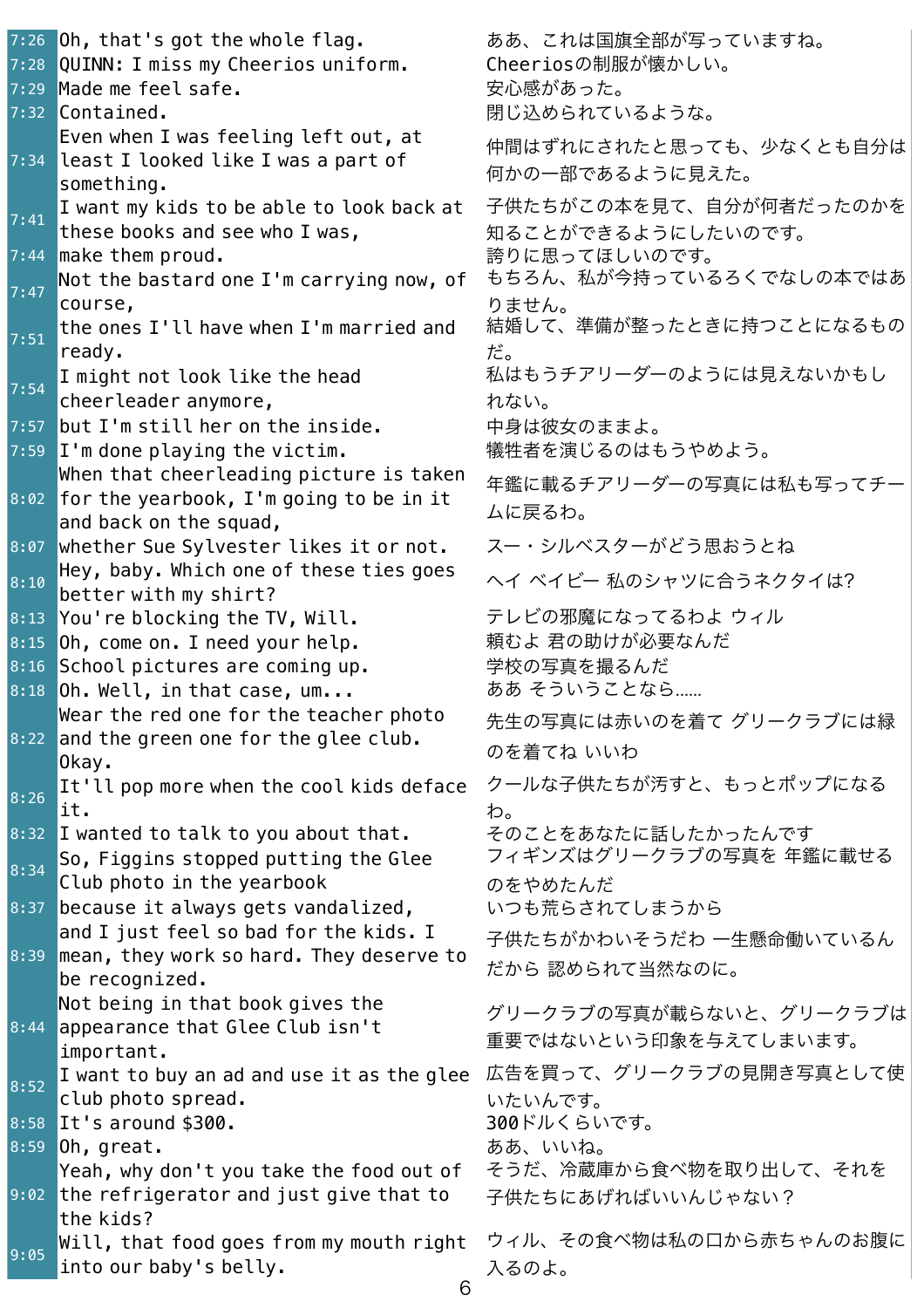9:10 We have a couple hundred bucks left over ブルーボンバーIIを売って残ったのは数百ドルだ  $_{9:12}$  from selling the Blue Bomber II. The answer's no, Will. No. ブルーボンバーIIを売った残りの数百ドルがある。 答えはノーだよ、ウィル。ダメだ 9:15 But if we... No! こうしん でももし... ダメだ! 9:17 No. No. 2000 アイディアングメだよ 9:30  $\overline{\text{Actually, can you wait to cash that until}}$ 木曜日まで待ってくれないか?  $9:42$ (playing scales) Kurt, I have a fantastic idea for a club that would officially make me the most involved student カート 素晴らしいアイデアがあるんだ クラブのた めに 公式に学校で最も関与した生徒になるんだ 9:47 in the whole school. I want us to start a |In the whote senoot: I want as to start a | 学校全体で "GayLesbAll" を始めたいんだけど<br>|GayLesbAll. 9:50 I'm sorry? 何ですって? etter Alliance. Gay-Lesb-All. ゲイ・レズビアン同盟です ゲイ・レズビアン・オー<br>9:52 The Gay-Lesbian Alliance. Gay-Lesb-All. ル 9:58 Hey, guys! しゅうしゃ しゅうしゃ やあ みんな ! 9:59 Great news! しゅうしょう しゅうしょう 素晴らしいニュースだ! 10:01 Glee Club gets a photo in the Thunderclap. グリークラブの写真が サンダークラップに掲載さ れます 10:03 It's going to show everyone at the school なにグリークラブが上を目指していることが伝わる (murmuring unenthusiastically) Yep. that Glee Club is on its way up. (気乗りしない様子でつぶやく)うん 学校のみん よ。 10:09 When we win Regionals, アンチョン優勝したら  $\frac{10:11}{\text{items}}$  those Claps are going to be collector's 拍手はコレクターズアイテムになるわね 10:14 I mean, all of your classmates are going to be begging for your autographs. つまり、クラスメート全員がサインを欲しがるよ うになるんだよ。 10:19 But I had to compromise to do it. しかし、私は妥協しなければなりませんでした。 10:22 Um, we only get a quarter page in back. 後ろのページは4分の1しかないんだ。  $\frac{10:26}{10:26}$  Which means we have to pick two team captains つまりチームのキャプテンを2人選ばなければなら ない 10:29 to appear in the photo. <br>コペンタン 写真に写るように  $10:30$  So, tomorrow we're going to put it to a だから明日の投票で決めるんだ 10:33 Exciting, huh? フクワクするだろ? 10:35 All right. とります しょうですね  $\overline{10:44}$  Well, we're all here. I guess we should vote. さて、みんな集まったからには 投票しようじゃな いか。 10:48 I have prepared a few words. <br>
コ0:48 I have prepared a few words. <br>
ココココココココココココとした言葉を用意しました。 10:50 I nominate Rachel. Second. レイチェルを推薦します。2番目ですね。 10:51 All right, let's vote up in this piece. よし、この作品に投票しよう。 10:53 Guns of Puckerone for the football I gotta go hit the gym and load up the picture. 私はジムに行ってフットボールの写真を撮るために 「ガンズ・オブ・パッカローネ」を積み込まない と。 11:01 Looks like everybody voted for Rachel. みんなレイチェルに投票したようですね。 11:05 Including Rachel. スページ エンジェルもね 11:07 But we need two captains, guys. アキキャプテンは2人必要だよ 11:09 represent us in the Thunderclap by Why two? We're fine with having Rachel herself. なぜ2人?レイチェルが一人で代表になってもいい んだよ。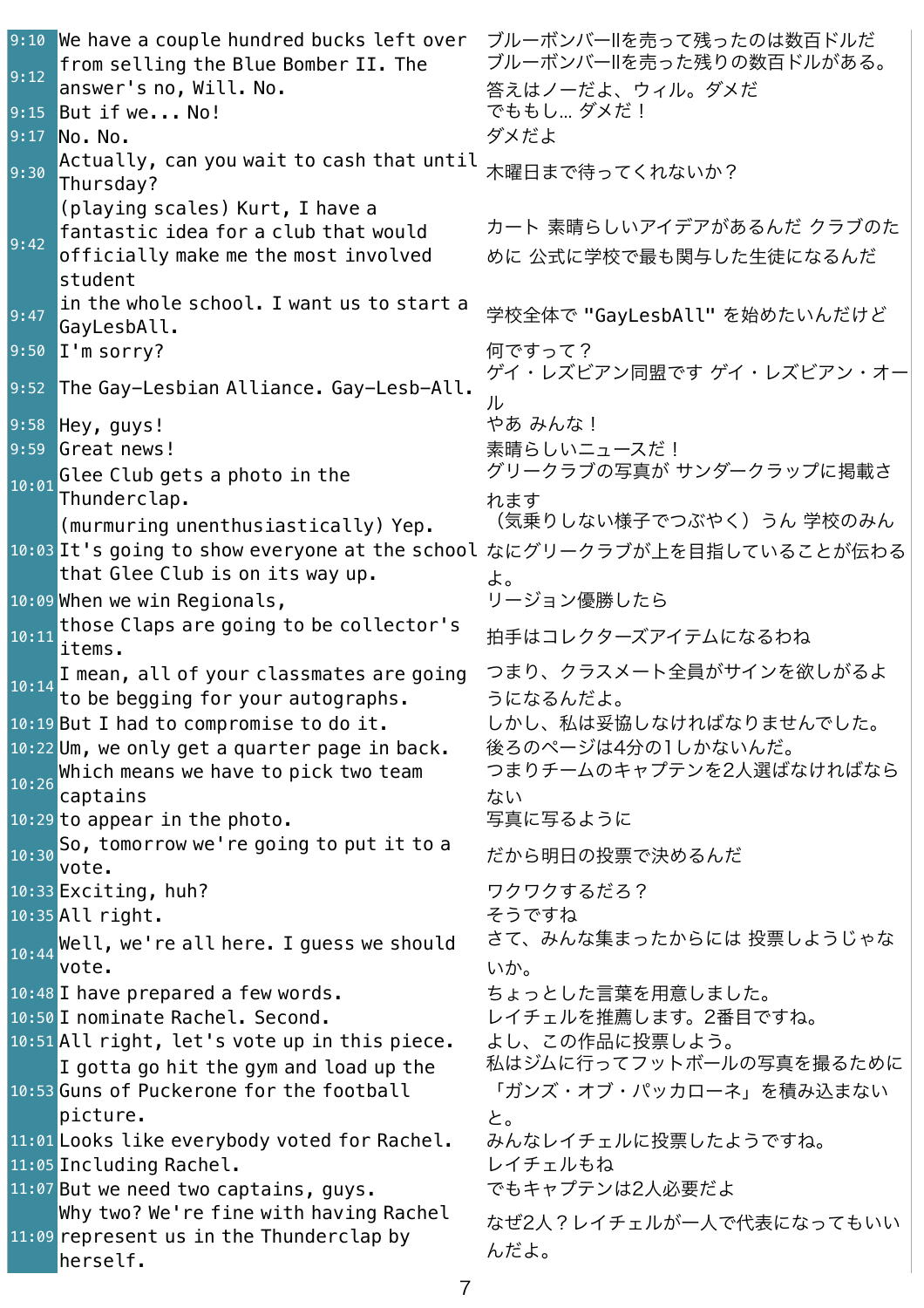11:13 We'd actually prefer it. 本当はその方がいいんですけどね。 11:17 this time, they're still embarrassed to WILL: The worst part is that after all be in Glee Club.  $\begin{array}{c} \texttt{11:21} \end{array}$  I mean, they still see themselves as losers. 11:24 I just need to get one of them 彼らの誰かが 11:25 to step up and become co-captain. キーサンテンになってもらわないとね 11:28 <mark>Well, maybe you should let them use the coneよれたキャプテンを使わせればいいんじゃない?</mark><br>captain 11:31 sometimes sound a lot different coming they already elected. You know, from a peer.  $11:36$  Even if that peer is an annoying as Rachel.  $\frac{11:38}{11:38}$  You know, none of this is going to matter if they win at Sectionals. 11:44 I'm really sorry I can't be there. 行けなくて残念だよ 11:47 Yeah, I wanted to talk to you about that. そのことで話したいことがあるの 11:51 I-I kind of think Ken scheduled your wedding the same day on purpose. 11:55 You know, so... so you couldn't go. それで...あなたは行けなかったのね 11:59 Why would he do that? しんちょう おぜ彼はそんなことを? 12:02 Come on. しゅうしょうしゃ いいじゃないですか  $12:03$  We both know how he feels about our... relationship. 12:10 I'm marrying Ken, Will. インプロング 私はケンと結婚するのよ、ウィル  $\overline{12:13}$  Look, I know that I've... I've definitely given him reason in the past 12:17 to be jealous, but I need you to know 嫉妬させてしまったけど 12:20 that I'm done with that now. <br>ユージャング・セック それはもうやめたんだ 12:21 Ken has a lot of flaws. カンにはたくさんの欠点があります。 12:24 <mark>He has 74 flaws as of yesterday, but, you</mark> <sub>昨日の時点で</sub>74個の欠点がありますが、でもね<br><mark>know what,</mark> 12:27 he is not vindictive. <br>コンコンストランスのおよびない。 12:28 and he's great with the students here at He's actually a very good man. He is kind McKinley.  $\frac{12:33}{12:33}$  We have that in common. And yes, it's true, his hygiene could be a lot better, 12:37 but he is absolutely full of compassion しかし、彼は思いやりに溢れています。  $\frac{12:41}{\text{him.}}$  well, that is why I'm marrying 12:47 You're right. http://www.facebook.com/state/action-to-to-to-to-to-to-to-to-12:54 I was out of line. https://www.mail.com/aid/aid/aid/aid/aid/aid/aid/aid/aid 12:57 It won't happen again. <br>コンコンセット おう二度としません。 13:07 You wanted to see me, Mr. Shue? シュエさん、お呼びでしょうか? 13:09 Oh, yeah, Rach. Sit down. おあ、そうだ、レイチ。座って 13:12 So, how's the new captaincy going? 新しいキャプテンの仕事はどう?

最悪なのは、今になっても彼らがGlee Clubにいる ことを恥ずかしいと思っていることです。 つまり、彼らはまだ自分たちを負け犬だと思ってい るのです。 選ばれたキャプテンを使うべきだ 同僚からの言葉 は、時に大きな違いをもたらしますよね。 たとえその仲間がレイチェルのように腹立たしい存 在であってもね。 セクション・ファイナルで勝っても 何の問題もな いさ ケンがあなたの結婚式を わざと同じ日にしたんじ ゃないかと思うの 彼が私たちの関係をどう思っているか わかってい るはずだ 確かに私は... 過去に彼に嫉妬する理由を与えたのは 確かだ 本当はとてもいい人なんです。彼は親切で、このマ ッキンリーの学生たちとも仲良くしています。 その点では共通していますね。確かに、彼の衛生 状態はもっと良いかもしれません。 だから私は彼と結婚するのよ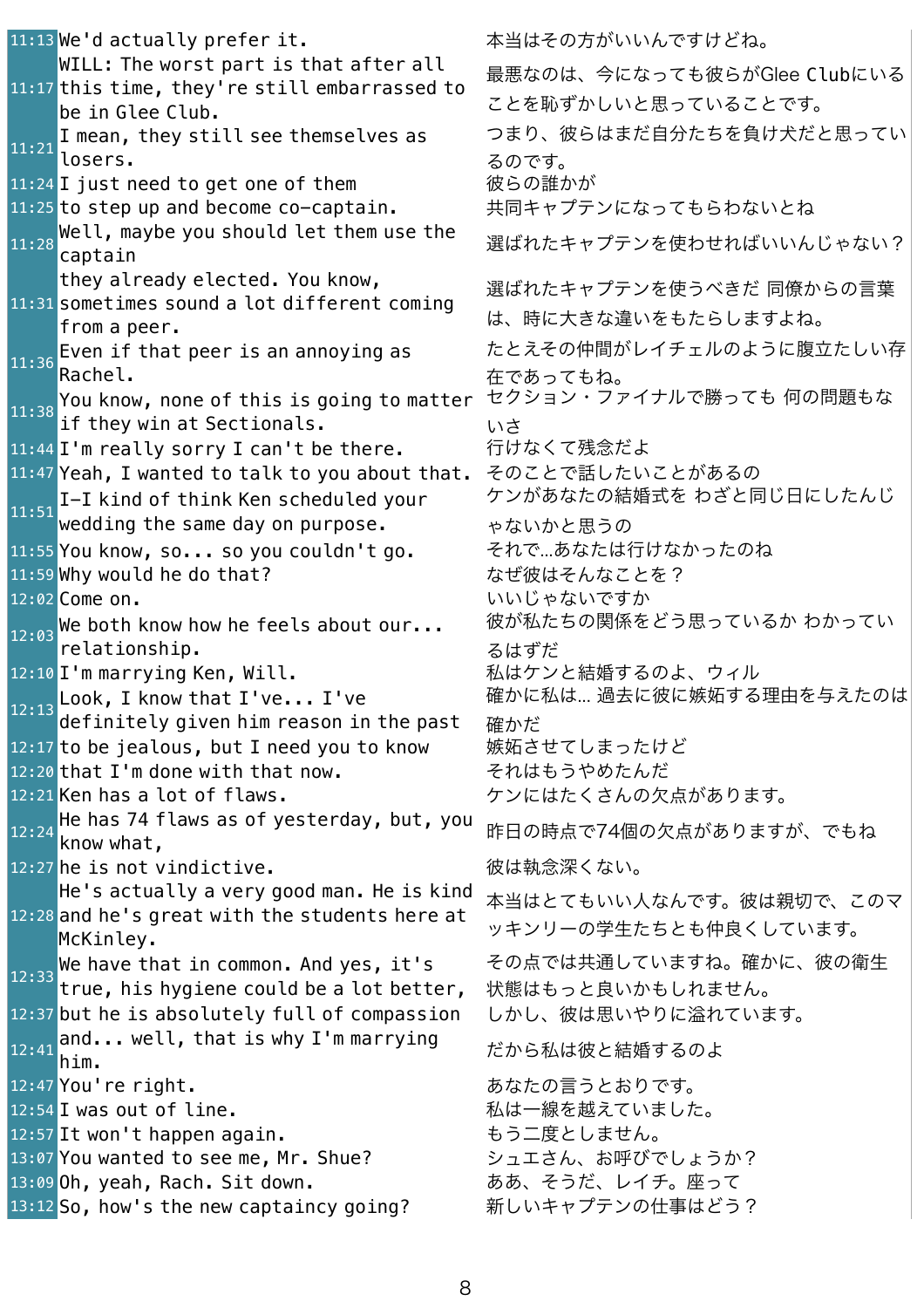13:14 me a very strong mandate to shake things I think that my unanimous election gave up. 13:19 Great. Well, こちらのあることを意味らしい さて。 13:21 I have a job for you, Captain. オンプログラン 君に仕事を頼みたいんだが、キャプテン 13:29 We need a co-captain. <br>
ココントングランが必要です。  $\overline{13:31}$  You have so many great ideas, no reason you shouldn't have some help 13:36 I could use a trusty lieutenant. I do have over 65 proposals. ています。 13:41 So, can I count on you? アンチング 君を頼っていいかな? 13:44 No problem. いちゃんなどのことをしているのは、問題ありません。 13:45 I'm on it. ちょうしゃ しゅうしゃ インスタン 任せてください。  $13:48$  Um, I can't be co-captain. No time. Kwanza. ワンザよ Kwanza's late December, Mercedes. The photo's this Thursday. 13:55 Yeah, prepping early this year. <br>
ークラ、今年は早めに準備するの  $\frac{1}{14:00}$  I'd love to be in the photo, Rachel, but you'd be standing and I'd be sitting 14:04 I'll lean over. いっちゃっという うちょう 寄りかかってみるよ。 14:06 But if you lean over... <br>コイン でも体を傾けると... 14:09 it will look like you have stomach rolls. お腹が出ているように見えてしまいます。  $\frac{1}{14:13}$ On second thought, I don't think that you're leadership material, Artie. 14:17 Follower. **コントランス** フォロワーです。  $14:20$  Brittany, this is a once in a lifetime<br>opportunity. 14:22 No way. Why not? **スキャント** しゅうしょう まさか どうして?  $14:25$  Because I don't want to be in a picture<br>with you. 14:26 It'll get defaced. ろっちょうかい 汚されてしまう。 14:27 No, it won't. Yes, it will. <br>
→ そんなことないよ Yes, it will.  $14:31$  RACHEL: I'm desperate. Glee Club needs<br> $14:31$  you, Finn. 14:34 I'm totally honored you asked me, but don't you think you should pick somebody わない? 14:37 who, like, cares more? Not that I don't, 誰かを選ぶべきだと思わない?僕は違うけど 14:40 <mark>but I just have football and friends and</mark> フットボールや友達がいるからね<br><mark>stuff.</mark>  $\overline{14:42}$  Glee Club only started working after you joined. た。 14:45 cheerleaders and football players in the Face it, we wouldn't have all of the club 14:49 Club. I just don't know why I have to if it wasn't for you. You know I love Glee あなたがいなかったら 私はGlee Clubが大好き represent it. 14:54 Because you're a leader, Finn. フィン、あなたがリーダーだからよ。

満場一致で選ばれたことで 状況を一変させる強い 権限を 与えられたと思います あなたは素晴らしいアイデアをたくさん持っている ので、誰かの助けを借りないといけません。 信頼できる中尉が必要です 私は65以上の案を持っ 私は副キャプテンにはなれません。時間がない。ク クワンザは12月の終わりよ、メルセデス 写真撮影 は今週の木曜日よ 私も写真に写りたいけど、レイチェル、あなたは立 っていて、私は座っているから 考え直してみると、あなたはリーダーシップを発揮 するタイプではないと思うわ、アーティ。 ブリタニー、これは一生に一度のチャンスだぞ 君と一緒に写真に写りたくないからだよ。 グリーには あなたが必要なの 誘ってくれて光栄だけど 誰かを選ぶべきだとは思 グリークラブはあなたが入ってから活動を始めまし あなたがいなかったら、チアリーダーもフットボー ル選手もいないのよ。 よ。ただ、なぜ私が代表を務めなければならないの かがわからないのです。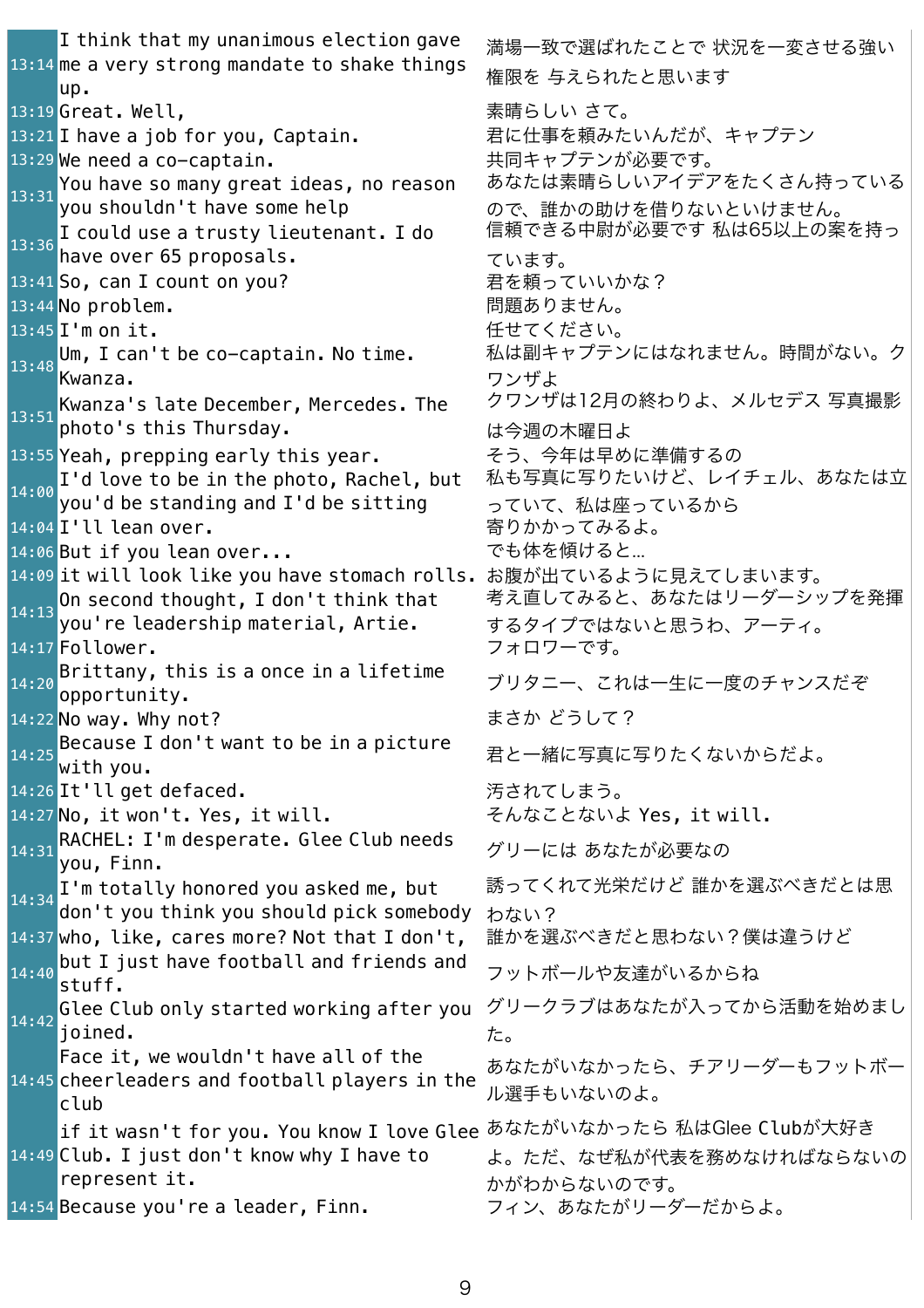14:57 their necks out for people that they care And that's what leaders do. They stick about. それがリーダーなんだよ 自分の大切な人のために 首を突っ込む 15:02 There are stakes here. Morale is low, you ここには危険が潜んでいる 士気が低いのは知って know it. いるだろう 15:05 going to place at Sectionals. and then If things don't change, we're not even the club is over. このままだと セクション・ファイナルにも行けな いし クラブも終わりだ 15:10 I can't do this alone. <br>コンストリック おんなんでは無理です 15:13 You don't have to. the context of the その必要はないよ。 15:15 I am a leader. <br>
and the contract to the first and the first and the first and the first and the first and the first and the first and the first and the first and the first and the first and the first and the first 15:16 That's who I am, who I want to be. それが僕だし そうなりたいんだ 15:21 You got yourself a co-captain. オレは共同キャプテンがいる 15:24 I'll do the picture with you. オと一緒に写真を撮るよ。  $15:33$ I totally understand that as captain of the football team, 私はフットボールチームのキャプテンとして、それ を完全に理解しています。 <sub>15:34</sub> you've worked really hard to project an —生懸命努力してきたのはよく分かるが<br>appearance  $15:37$  of steely toughness, but Glee Club is<br>different. different. でもグリークラブは違う。  $15:40$  We have to present the appearance 私たちはポジティブで楽観的な印象を与えなければ なりません。 15:42 of positivity and optimism. <br>ポジティブで楽観的な印象を与えなければならない 15:45 So... we're gonna practice, the table だから...練習するのよ  $15:48$  and I'm going to teach you how to smile<br>correctly for your photo. 写真を撮る時の正しい笑顔を 教えてあげるわ 16:03 ♪ When you first left me, I was wanting ,wiich you rin st tert me, i was wanting 捨てられた時私には未練があった<br>more ♪ 16:07 ♪ You were kissing that girl next door ♪ "隣の家の娘とキスしてた 16:10 ♪ What'd you do that for? ♪ ♪ What'd you → wildt d you do that for : ・・・ wildt d you "何の為にそんな事を" "何の為にそんな事を<br>|do that for? ♪ 16:13 ♪ When you first left me ♪ あなたに捨てられて 16:15 BOTH: ♪ I didn't know what to say ♪ 言葉を失ったわ 16:18 <mark>that way ♪ ♪ Just sat by myself all day ♪ ♪ その道を自分のもの。 一日中、一人で座っている</mark> ♪ I never been on my own that way ♪ ♪ Own Myself all day ♪ 私はそのように一人で行動したことはありません。 一日中、自分のことで頭がいっぱい 16:24 ♪ I was so lost back then ♪ ♪ Ah... ♪ あの頃の私は迷っていた 16:26 ♪ But with a little help from my friends ♪ でも友達の助けを借りて 16:29 ♪ I found a light in the tunnel at the end ♪ トンネルの奥に光を見つけた 16:33 ♪ Ah... ♪ ♪ And now you're calling me up • All...,,And now you it catting me up だから君は僕に電話をくれた<br>on the phone ♪ 16:36 ♪ So you can have a little whine and a , Jo you can have a creeted whine and a computably およっとした愚痴や不満があっても<br>|moan ♪♪ Ah... ♪ 16:39 ♪ And it's only because you're feeling alone ♪ ♪ Ah... ♪ そして、それはあなたが孤独を感じているからに他 なりません。 16:43 ♪ At first, when I see you cry... ♪ 黒初は、あなたが泣いているのを見ると・・・。 16:48 ♪ It makes me smile ♪ まんのかい 笑顔になります。 16:50 ♪ Yeah, it makes me smile ♪ そう、笑顔になるんだ。 16:54 ♪ At worst I feel bad for a while ♪ 最悪の場合、しばらくの間は嫌な気分になる。 16:58 ♪ But then I just smile ♪ アイル でも、その後は笑顔になる。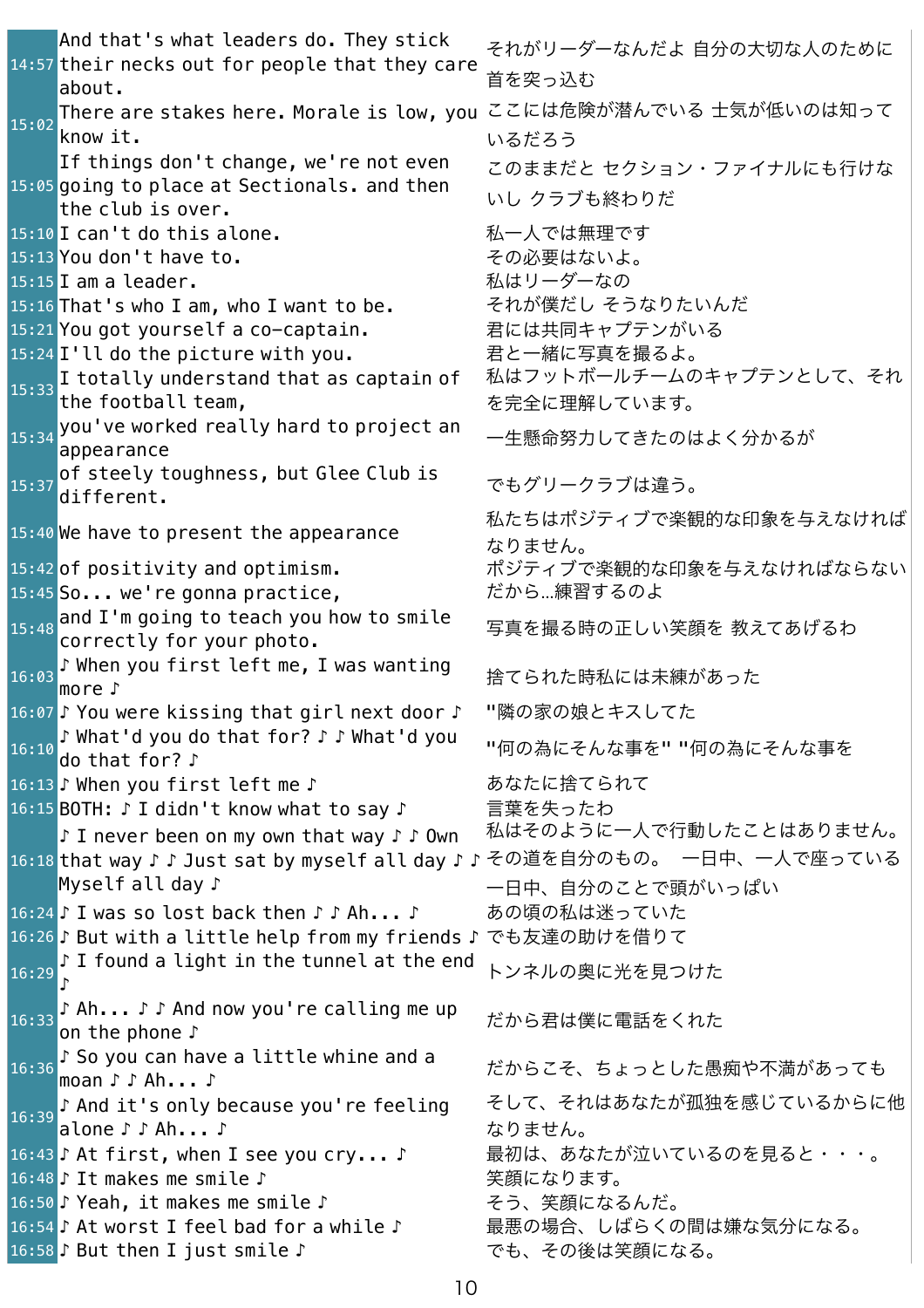17:00 ♪ I go ahead and smile ♪ わから おは進んで笑顔になります。 17:13 ♪ At first when I see you cry ♪ ♪ See you cry ♪ 17:19 ♪ It makes me smile ♪ ♪ Makes me smile ♪ 私を笑顔にしてくれます。 17:21 ♪ Yeah, it makes me smile ♪ ♪ Yeah, it makes me smile ♪ 17:24 ♪ At worst I feel bad for a while ♪ 最悪の場合は、しばらくの間、気分が悪くなる。 17:27 ♪ Feel bad for a while ♪ ♪But then I just smile ♪ 17:30 ♪ I go ahead and smile ♪ ♪ Smile ♪ ♪ Go • 1 go anead and smile • • smile • • • 00 私は笑顔で進みます.私は笑顔で進みます<br>ahead and smile. ♪ 17:39 What the hell?! ろんだい はんだよ! 17:41 <mark>Hey, man, shh, we're practicing, dude.</mark> <br><sup>17:41</sup> Chill out. 17:43 <mark>We heard you're going to be in the Glee</mark><br>27:43 Club photo, 17:45 and we don't want to mess up messing it up. Screw you, Karofsky! 17:48 I'm sick of you pulling people down. 人の足を引っ張るお前にはうんざりだ。  $\frac{17:49}{17:49}$  Hey, man, don't talk that Kum-Bah-Yay-Yah crap. 17:52 All right, you know the system's put in Att right, you know the system is put in  $z$  ここの秩序を保つためのシステムは 17:54 to keep order around here. <br>ココンコンコンコンコンステク株序を保つために 17:55 You know what, I'm gonna give you some Tod Khow what, 1 iii gorma give you some<br>options, okay? 17:58 Do you want me to put the Hitler mustache グリークラブの写真にヒトラーの口ひげをつけて欲 18:00 on your Glee Club picture, or you want the buck teeth 18:02 you want? It don't matter to me either on your Glee Club picture? Which one do way. 18:05 I'll put... (grunts) Hey, how do you 俺は... おい、"敗者 "のスペルは?<br>spell "loser"? 18:08 I'm gonna write it on his forehead. 彼の額に書くんだ。 18:09 His big ol' potato head. <br>
ーーーーーーーーーでっかいポテトヘッドにね。  $18:11$  You could write a whole haiku on that<br>thing. 18:24 Can we shake a leg here? <br>コピングループ ここで足を動かしてもいいかな? 18:29 Fine. いいよ 18:31 I'm ready. またはない おかしゃ 覚悟はできてる 18:32 I'll... do it myself. カップ インストリック 俺が…自分でやるよ。 18:37 (shutter clicks) Wait, I... ((シャッター音) 待って 私... 18:38 I insist on only being shot from my left 私は左からしか撮られたくないんだけど<br>side. 18:50 Yeah, I kind of need to see your teeth. 君の歯を見たいんだよね 18:53 I'm sorry, I'm just... I'm upset. すみません、私は... 気が動転していて 18:56 My co-captain bailed and it just... 副キャプテンが逃げ出して... 18:59 I'm sorry, I just need a minute. キレ訳ありませんが、ちょっと待ってください。 19:05 RACHEL: Snap out of this. ここから抜け出しましょう。

最初は、あなたが泣いているのを見てあなたが泣い ているのを見ると ええ、それは私を笑顔にします、ええ、それは私を 笑顔にします。 しばらくの間、気分が悪い.でも、その後は笑顔に なる。 それを台無しにしたくないんだよ くたばれ、カロ フスキー! おいおい クムバ・ヤイ・ヤイの話はやめろよ しいのか グリークラブの写真にヒトラーの口ひげを付けて欲 しいのか、それとも出っ歯を付けて欲しいのか グリークラブの写真に出っ歯にしてほしい?どっち がいいんだ?私にはどっちでもいいです。 俳句でも書けそうだな。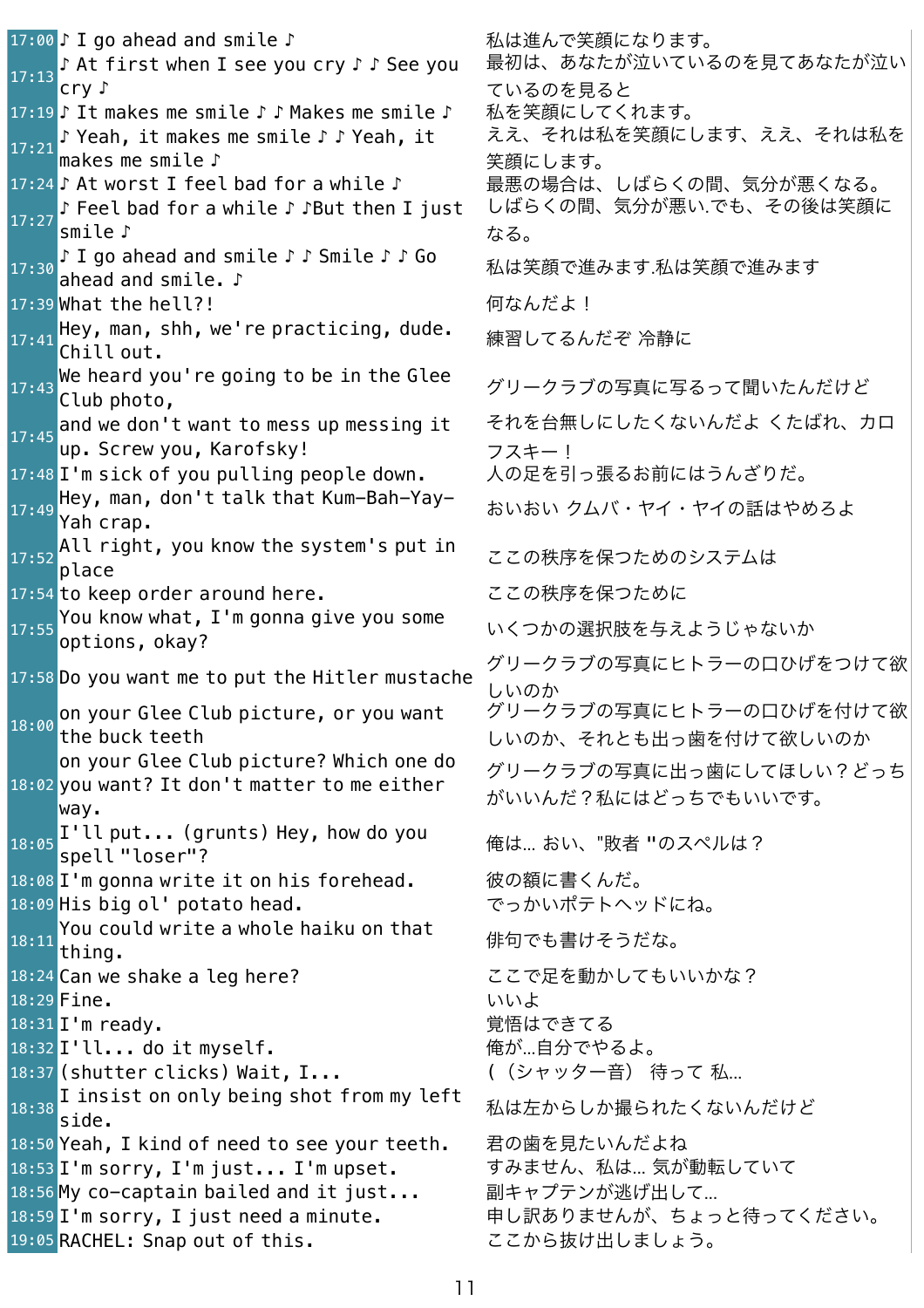$19:07$  Stop being defined by what other people think of you, 他の人にどう思われているかに左右されるのはやめ よう。 19:10 or how they disappoint you. 失望させられることもない 19:12 It's lonely at the top, you know that. 頂点に立つのは孤独なんだよ。 19:15 What's that song about overcoming アアデアラスための歌ってなんだっけ? 19:17 professional and personal<br>disappointments? 仕事や個人的な失望を克服する歌は? 19:20 Oh, yeah. **スキャント しゅうしゅう しゅうしょう ああ**、そうだね。 19:21 ♪ When you're smiling, when you're ,wien you re smitting, wien you re "君が微笑むと""君が微笑むと<br>smiling ♪ 19:24 ♪ The whole world smiles with you. ♪ 世界中が君と笑顔になる 19:34 I'm ready. またはない インプロセット これには 準備できました 19:48 Great. **インタン しゅうしょう しゅうしょう しゅうしょう しゅうしゅう** いいね Wait, wait, wait, wait. That-that's it? I practiced over 18 different poses 待って、待って、待って、待って これで終わり?こ の撮影のために18種類以上のポーズを練習しまし た  $19:55$  for this shoot, and I haven't even shown you 今回の撮影のために18種類以上のポーズを練習し ましたが、まだお見せしていません。  $19:57$  any of my over the left shoulder pose.<br>See? 左肩のポーズを見せてないわ ほらね 19:59 Sorry, kid, <sup>I</sup> got to blow. <sup>I</sup> got <sup>a</sup> casting ごめんよ、坊主、俺は忙しいんだ。30分後にキャ session in half an hour. スティングセッションがあるんだ 20:02 A... a casting session for what? 何のためのキャスティングなの? 20:06 <mark>My brother-in-law is shooting a</mark> 義理の弟が店のCMを撮るんだけど<br><mark>commercial for his store.</mark> 20:08 I'm directing it. I just do these school photos for the money. 私はそれを監督する 私はお金のために学校の写真 を撮っているだけよ  $20:14$  (sobbing) Uh, uh, okay. Wait, no, (わかったよ 待ってくれ... 20:19 I can take a couple more pictures for - Light cance a coup ce more piccures for the もう2、3枚撮ってあげようか?<br>you. 20:21 I can cry on demand. <br>20:21 I can cry on demand. 20:23 It's one of my many talents. <br>マれは私の才能の一つです。 20:25 I'm very versatile, and aside from nudity and the exploitation of animals, I'll pretty much do anything to break into the business. 私は多才でヌードや動物虐待を除けばこの業界に入 るためには何でもするわ  $20:31$  We-well, you certainly seem talented and  $20:31$  all, あなたは確かに才能があるように見えます。  $20:35$  but I need... there's other speaking<br>parts in this thing. でも必要なのは…他にも喋る役があるのよ。 20:38 I need, like, a bunch of other actors, t need, tike, a banen of other actors,  $\qquad$  他にもたくさんの俳優が必要なんだ 20:42 I can help with that.  $\qquad \qquad \qquad$  僕が手伝うよ 20:45 I'd like to call this meeting to order. ここで会議を開きたいと思います 20:48 <mark>Oh, hello, Finn.</mark> しゅうしゃ しゅうしゃ やあ、フィン 20:49 How nice of you to show. キマくれてうれしいよ 20:51 FINN: Look, I'm sorry. The guys were harassing me 申し訳ありません。ロッカールームで嫌がらせを受 けたんだ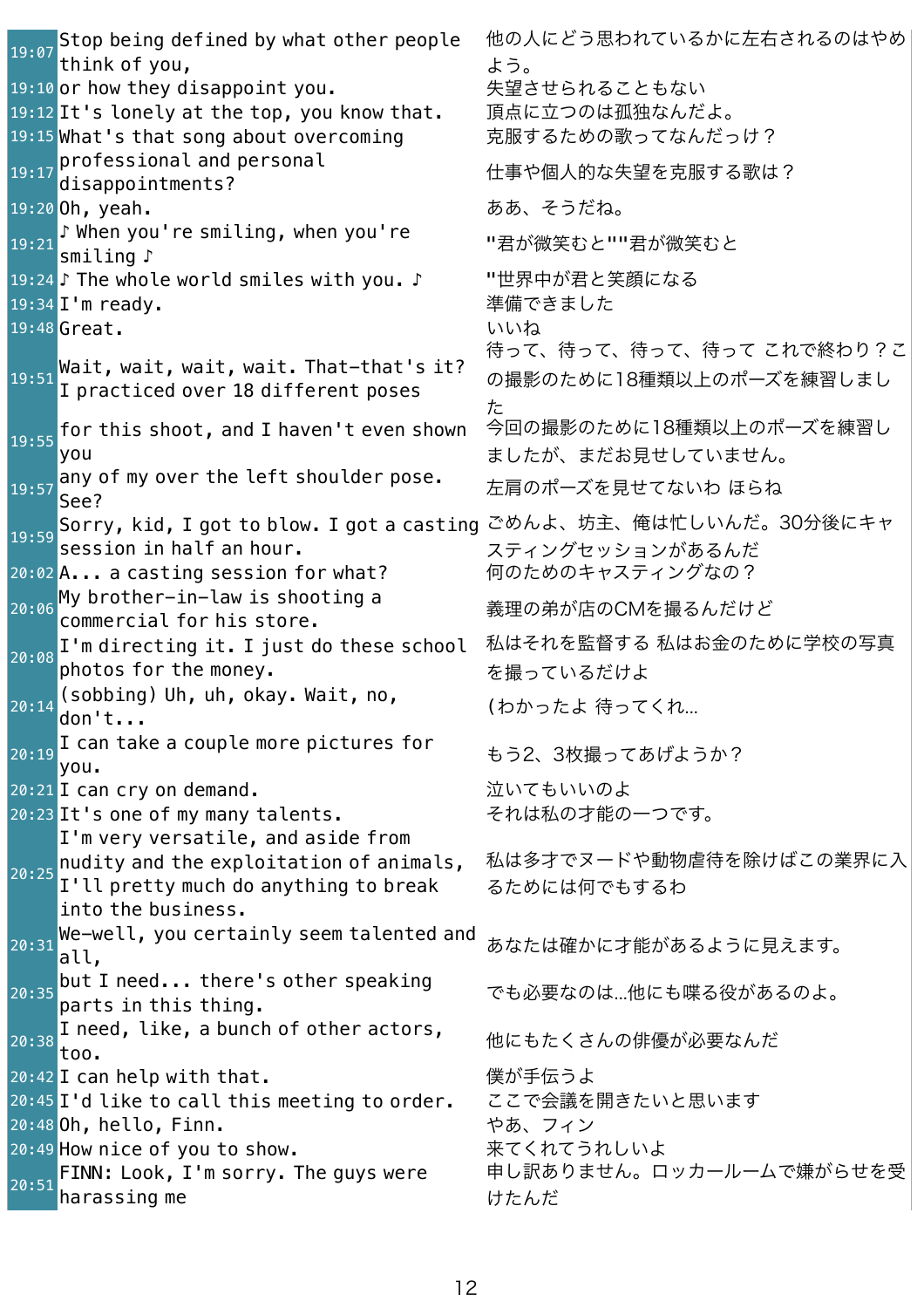20:54 in the locker room about it. They said that if I took the Glee Club photo, that they'd make me choose between an Hitler mustache ロッカールームで嫌がらせされたんだ グリークラ ブの写真を撮るとヒトラー髭か出っ歯のどちらかを 選べと言われたけど 20:59 or buck teeth, and <sup>I</sup> can't rock either of 出っ歯か口ひげのどちらかを選べと言われました those looks. が、どちらも似合いません。<br>私の頭はポテトヘッドかな?  $21:09$  Do you think I have a potato head? 21:11 all of you think that Glee Club is just a RACHEL: Okay, look, I realize now that joke. 皆さんがGlee Clubをただのジョークだと思ってい ることは理解していますが、それだけではありませ ん。 21:14 Okay, and you're convinced おるほど、と納得。 21:15 just sit idle by until Figgins cancels that we can't win, and you're content to the club. 私たちは勝てないと確信していて フィギンスがク ラブをキャンセルするまで 傍観することに満足し ているのね 21:20 Well, まあね 21:22 I'm about to present to you a rare 1 m about to present to you a rare http://www.marchine.com/<br>opportunity 21:25 The opportunity to become stars. スターになれるチャンスです。 21:29 <mark>Ho</mark>w? しんしゃ しんしゃ しゅうしゃ とうやって? 21:31 <mark>We've all been cast in a local the mand self</mark> between the self between the self and the self and the self<br><mark>commercial.</mark> 21:36 Are you serious? Yes, Finn, アンコン 本気か?そうよ フィン 21:38 and while all of you have been <br>コ:38 and while all of you have been <br>コンコンコンコンコンスタイルを気にしていたが 21:40 so concerned with your appearance in this school, 君達が外見を気にしてる間に  $21:41$  I've landed Glee Club its first big<br> $21:41$  break. 僕はグリークラブを大ブレイクさせた 21:45 Simply put, making us all celebrities. 簡単に言うと僕らを有名人にすること 21:47 Okay, and no one カカった 誰も <sub>21:49</sub> messes with celebrities or defaces their 誰も有名人に手を出したり 写真を汚したりしない pictures. からね 21:52 What's the commercial? このCMは?  $21:54$  Hold on to your hats and get ready to seall... 帽子をかぶって売る準備をしてください... 21:59 ...some mattresses! マットレスを売ろう!  $\frac{1}{22:01}$  (excited chatter) I'm getting a nice \cxcited enatter / i im getting a nice  $M$ は黒のサスペンダーを買うわ 22:04 Simple black. しゅうしょう しゅうしょう シンプルな黒よ 22:06 My mom's going to be really proud. ママが自慢するわよ 22:15 <mark>I can't believe we're finally breaking </mark><br>ついにこの業界に参入することになったんだ!<br>**into the biz**!  $22:18$  You guys, I want us to always remember<br>this moment. みんな、この瞬間を忘れないでいてほしい。  $\sqrt{\frac{22:20}{22:20}}$  Soon, there may be agents and managers and movie deals, すぐにエージェントやマネージャー、映画の契約が あるかもしれない。  $22:23$  but right now I want us to remember what it feels like でも今は、チームとして一緒にここにいる感覚を忘 れないでほしい。 22:26 to be here together as a team. チームとしてここにいることを 22:28 Whatever. Soon as I get my record deal, I'm not speaking to any of you. どんなことでも。レコード契約が決まったら、もう 誰とも話さないよ。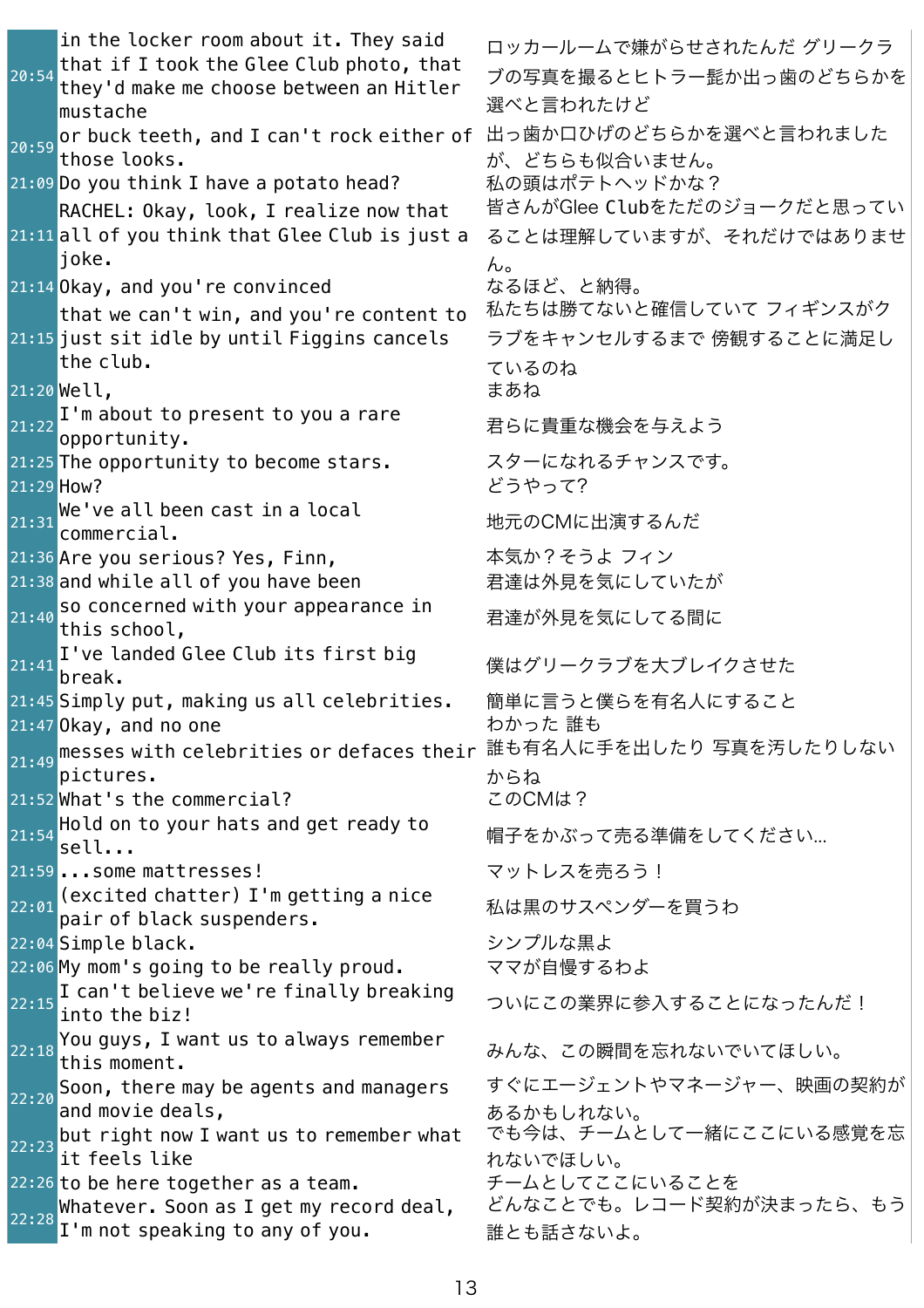$\sqrt{22\cdot32}$  (snickering) Okay, guys, we're very excited to have you here. 22:36 mattresses aren't just for sleeping and We here at Mattress Land believe that fornicating anymore.  $22:41$  We believe that buying an affordable<br> $22:41$  mattress 22:44 the script. I think it's pretty should be fun. All right, let's go over brilliant. I wrote it myself. Action! 22:50 (clears throat) "Ah, me." (咳払い) "ああ 私ね" 22:55 We just lost our jobs...at the factory, "私たちは仕事を失いました... 22:59 and we can't get a good night's sleep." "工場の仕事を失いました 23:02 near-wholesale prices to fit your style Come on down to Mattress Land.We've got and pocketbook." 23:09 I-I'm sorry. Mr. Cusperberg. カレアのませんがカスパーバーグさん 23:13 This script is brilliant, アンチングの脚本は素晴らしい  $23:14$  but we're a glee club, and we should<br>perform. 23:18 Perform the lines as I wrote them. <br>23:18 Perform the lines as I wrote them. <br>23:18 Perform the lines as I wrote them. 23:21 Wait a minute, Dennis. しゅうしゃ ちょっと待ってください、デニス。 23:23 What did you have in mind? アイナン 何を考えてたんですか 23:38 ♪ Ba, ba-da-da ♪ イングル イングリング イングル バ、バ、ダ -ダ。 23:40 ♪ I get up ♪ ♪ Ba, ba, ba ♪ ♪ And nothing gets me down ♪ ♪ Ba, ba ba-da ♪ 23:46 ♪ Ba, ba-da-da ♪ インストランド バ、バ、バ......ダ 23:48 seen the toughest around ♪ ♪ Ba, ba, ba-♪ You got it tough ♪ ♪ Ba, ba, ba ♪ ♪ I've da ♪ 23:53 ♪ Ba, ba, da-da ♪ イングル イングリック バ、バ、ダ -ダ。 23:54 ♪ And I know ♪ ♪ Ba, ba, ba ♪ **インター** そして、バ、バ、バ。 23:58 ♪ Baby, just how you feel ♪ イビー、君の気持ちを。 24:00 ♪ Ba, ba da-da ♪ ♪ You've got to roll with 本当のことを知るためには、パンチを受け止めなけ the punches ♪ ♪ To get to what's real ♪ 24:07 ♪ Ba, ba, da-da ♪ ♪ Oh, can't you see me standing here ♪ 24:12 ♪ I got my back against the record → 1 you my back ayainst the record レコード機を背にしている<br>|machine ♪ 24:15 ♪ I ain't the worst that you've seen ♪ あなたが見てきた中で、私は最悪ではありません。 24:18 can't you see what I mean? ♪♪ Can't you ♪ Ain't the worst that you've seen ♪ ♪ Oh, see what I mean? ♪ 24:25 ♪ Yeah ♪ ♪ Might as well jump ♪ そうだ、ジャンプしよう。 24:27 Jump!♪ Ba, ba, ba♪ しゅうしゃ ジャンプ!バ、バ、バ。 24:32 ♪ Ba, ba-da-da ♪ いんじょう いっぱい バ、バ…ダ… 24:36 ♪ Ba, ba, ba ♪ インティング おんじょう しょうしょう しょうしょう 24:37 ♪ Go ahead and jump ♪ ♪ Ba, ba-da-da ♪ 別跳んでみてよ!バ、バ...ダ... 24:50 ♪ Jump... yeah ♪ ♪ Might as well jump ♪ ジャンプ...うん。跳んだほうがいいよ 24:55 ♪ Might as well jump ♪ おんだほうがいいよ 24:58 ♪ Ba, ba, da-da ♪ ♪ Go ahead and jump ♪ バ、バ、ダ、ダ。どうぞ、ジャンプしてください。

(笑) さて、皆さん、ここにお招きできてとても興 奮しています。 私たちマットレスランドは、マットレスはもう寝る ためだけのものではないと信じています。 mattress お手頃価格のマットレスを買うのは 楽しいものでなければなりません。では、台本を見 てみましょう。とても素晴らしいと思いますよ。自 分で書いたものだからね。アクション! マットレスランドに来てください。お客様のスタイ ルと懐具合に合わせて、卸値に近い価格でご提供い たします。 でも僕らはグリークラブだから演じるべきだよ 私は立ち上がる、バ、バ、バ、そして何事にも動じ ない、バ、バ、ダ。 君はタフだね。バ、バ、バ.僕は一番タフな人を見 てきたよ。 ればならない。 バ、バ、ダ...ああ、ここに立っている私が見えない のか。 あなたが見た中で最悪ではありません ああ、私が 言っていることがわかりますか?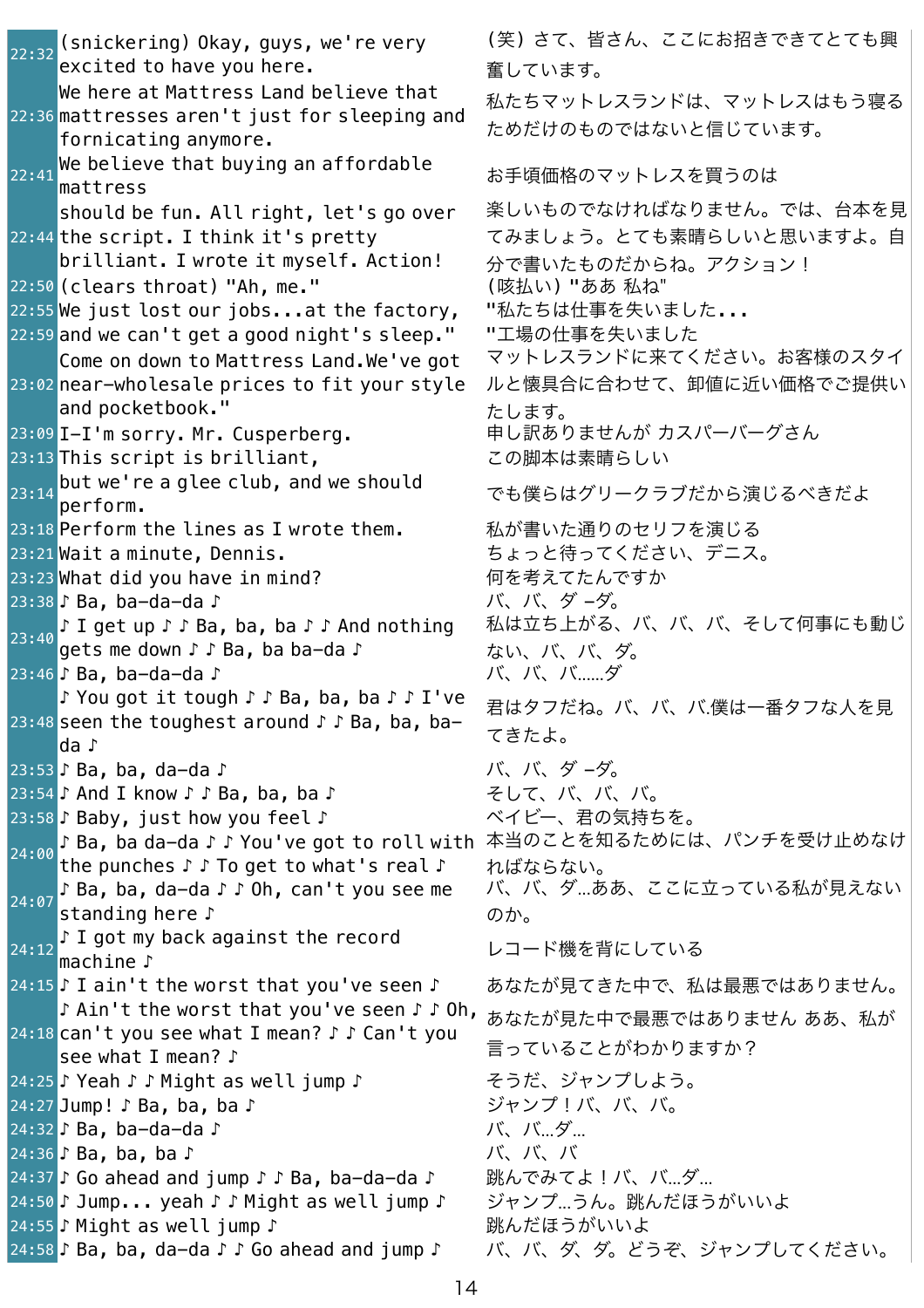25:00 ♪ Hey, hey, yeah ♪ ♪ Go ahead and jump ♪ ほらほら 飛びなさいよ 25:11 ♪ Yeah... ♪ ♪ Ba-da, ba-ba-da-da ♪ イベ、バ、グ、ダ、ダ。 25:15 ♪ Jump! ♪ しんしん しんしんしゃ ジャンプ! 25:17 Come on down to Mattress Land! マットレスランドへ行こう! 25:19 ALL: Come on down to Mattress Land! 是非、マットレスランドにお越しください。  $25:30$  Uh... Terri, have you seen my pocket<br>square? テリー、俺のポケットチーフを見なかったか? 25:36 Terri? アリー? 26:12 <mark>Terri?</mark> しゅうしゃ しゅうしゃ おんしゃ ラリー? 26:13 A pocket square's gonna make you look like Ted Knight. ポケットチーフは テッド・ナイトのように見える ぞ 26:18 What is this? こさんは何だ? 26:21 It's a pregnancy pad. 妊娠パッドだよ。 26:24 They have them at the maternity stores マタニティ・ストアにある試着用のパッドだ<br>for trying on clothes 26:27 <mark>so you can see how you're gonna look when</mark><br>wou're showing. 26:30 Kendra stole it for me so I could see ケンドラが盗んでくれたんだけど 26:32 if any of her old clothes would fit... ケンドラが盗んでくれたのよ 26:36 Pick up your shirt. ファンシャツを取って 26:38 What? 何? |26:41 (clattering) (ガチャガチャ) 26:42 Pick up your shirt. ファントリングを拾って 26:47 Think about what you're accusing me of. あなたが私を非難していることを考えてください。  $26:50$  find your pocket square. Think about it and turn around and go よく考えて、振り向いて、ポケット・スクウェアを 探しに行ってください。 26:56 <mark>Please?</mark> せいしゃ しゅうしゃ しゅうしょう かいしょう 27:09 (gasps) (あえぎ声) 27:10 Why did you do this to us? <br>ネぜ私たちにこんなことをしたのですか? 27:13 I don't understand! せいしんしゃ 理解できないわ! 27:14 different, Will. We both know it. I can I thought you were leaving me. You're so feel you. 私のもとを去っていくのかと思ったわ あなたはと ても変わったわ、ウィル。私たちはそれを知ってい ます。あなたを感じるわ 27:18 because I-I've started standing up to You're pulling away from me. Why, you? あなたは私から離れている なぜ?私があなたに立 ち向かい始めたから? <sup>27:22</sup> equals? No, because of the damn Glee Trying to make this a relationship of Club. 対等な関係を築こうとしたから?違うよ グリーク ラブのせいだよ <sub>27:25</sub> <mark>E</mark>ver since you started it,you just walk <sub>君が始めて以来、君は僕よりも優れているように<br>around</sub> 27:28 like you're better than me! インプログロウ 自分の方が優れているように 27:29 I should be allowed to feel good about myself! 俺は自分の良さを認められるべきだ!  $\frac{1}{27:32}$  Who are we kidding, Will? This marriage works because 何を言ってるんだ、ウィル?この結婚がうまくいく のは 27:35 you don't feel good about yourself. あなたが自分のことを良く思っていないからよ 27:37 This marriage works because I love you, 私があなたを愛しているからこそ、この結婚はうま くいくのです。  $27:40$  because I've always accepted you, good<br> $27:40$  and bad. 良いことも悪いことも受け入れてきたからだ。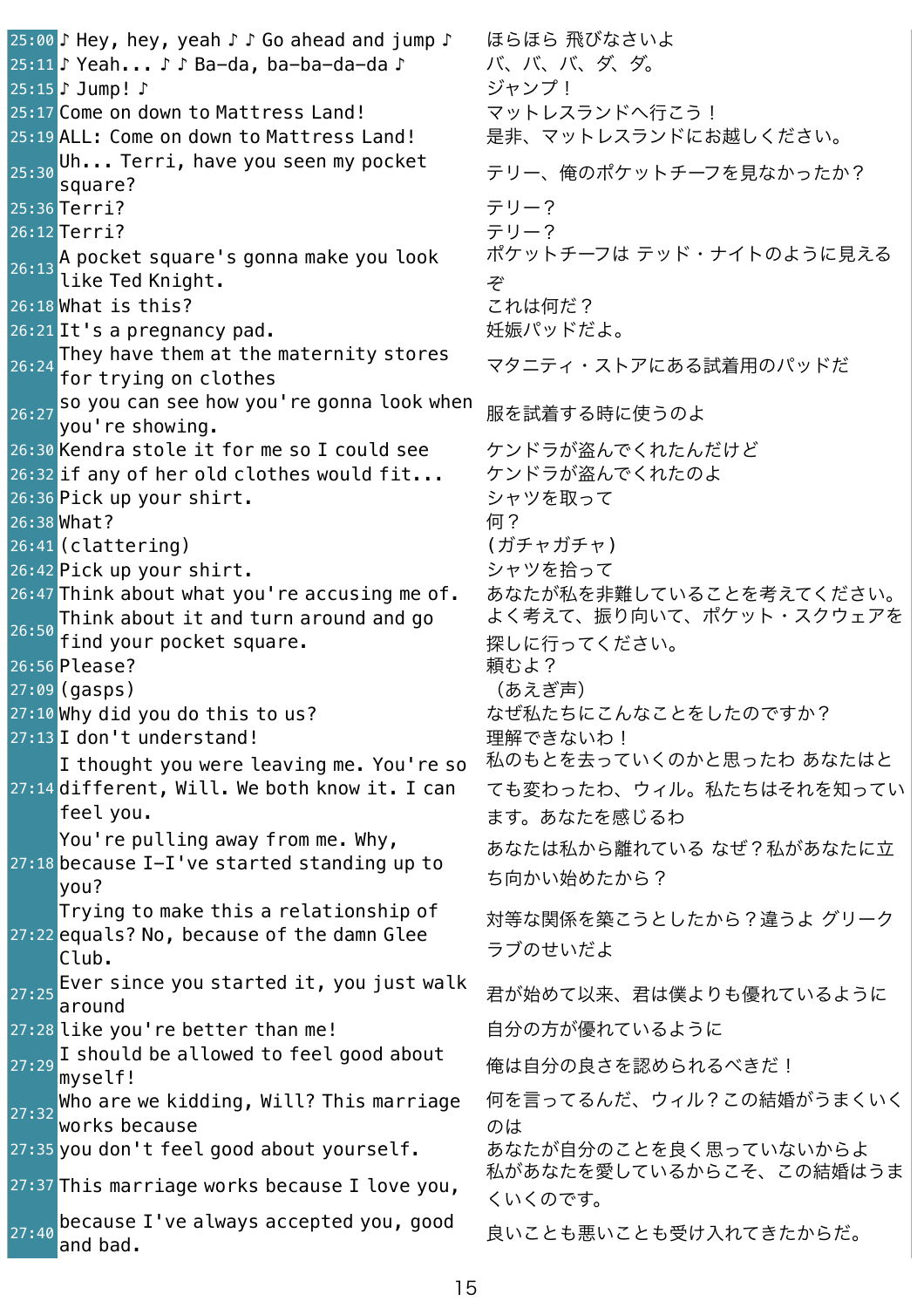$27:44$  You loved the girl you met when you were 27:47 I'm not that girl. https://www.mail.com/aid=27:47 I'm not that girl.  $27:49$  You've made yourself a stranger to me 27:52 Are you happy? Are you satisfied?! あなたは幸せですか?満足しているのか? 27:54 It didn't start as a lie. <br>コマンスティング 最初から嘘だったわけではありません。 27:56 I really thought I was pregnant. 私は本当に妊娠していると思っていた。 27:59 And then the doctor, スペット こうしたら医者が  $28:01$  he said it was a hysterical pregnancy,<br>and I... 28:03 I just panicked! ファイン パニックになりました! 28:08 This is insane. http://www.facebook.com/industrial/activity.com/industrial/ 28:10 <mark>What were you gonna do when the due date せ</mark><sub>28:10</sub> What were you gonna do when the due date 出産予定日が来たらどうするつもりだったの? 28:16 Quinn Fabray. <br>
28:16 Quinn Fabray. 28:18 It was so perfect. またのはない おりの 完璧だったわ 28:20 She didn't want hers, and I needed one. 28:24 I had the doctor use her ultrasound DVD at your appointment that you came to. 28:30 (scoffs) (笑う) 28:33 I loved you, Terri. およびのことをつけることを愛していたよ、テリー。 28:36 I really loved you. カンファイン 本当に愛していました。 28:39 I'm so sorry. <br>
コンティオントランプ 本当に申し訳ありませんでした。 28:41 Do you remember at that appointment? その診察の時のことを覚えていますか?  $28:44$  That at that moment, no matter what<br>happened, 28:46 we loved each other. <br>28:46 we loved each other. 28:48 We could get that feeling back again. その気持ちをもう一度取り戻そう。 28:50 You could love me back, Will! るいちをもう一度愛してください ウィル! 28:51 Please, Will! Please, don't go! お願いよ ウィル!お願いだから、行かないで! 30:19 SUE: Am I asking for too much, SUE: I am asking too much, 30:21 Ohio Board of Statewide Holiday<br>Planning? 30:24 All I want is just one day a year **そんが欲しいのは、1年に1日だけ** 30:26 <mark>where I'm not visually assaulted by </mark>ブスとデブに襲われない日が欲しいだけです<br>https://wglies.and fatties.  $\frac{1}{30:30}$  Seriously, Ohio, these retinas need a day off. 30:33 So here's the dream: Friday after Christmas-- which I have off-- 30:37 the entire day watching home videos of a if you're hideous, stay at home. Spend time 30:41 when you weren't too repulsive for me  $30:43$  to ever want to look at. And that's how<br>Sue sees it. 30:46 Rod. コッド コッド 30:48 Slammin', Sue. インファイン インストリック 頑張れ、スー 30:50 We'll be right back. しゅうしゃ すぐ戻ってくるわ

15. あなたは15歳の時に出会った女性を愛していた。 あなたは今、自分を他人のようにしている。 ヒステリックな妊娠だと言われて... 彼女は自分のものを欲しがらなかったし、僕も必要 だったからね。 あなたが来たときの予約で、先生に彼女の超音波 DVDを使ってもらったの。 あの時、何があっても オハイオ州 州全体の休暇計画委員会? 真面目な話、オハイオ州、この網膜には休日が必要 なのです。 それで、夢はこうだ。クリスマス後の金曜日...私は 休みですが... もしあなたが醜いなら、家にいてください。一日中 ホームビデオを見て過ごそう 私が見たいと思うほどあなたが嫌悪感を抱いていな かった頃の 見たいとは思わなかった それがスーの考えです。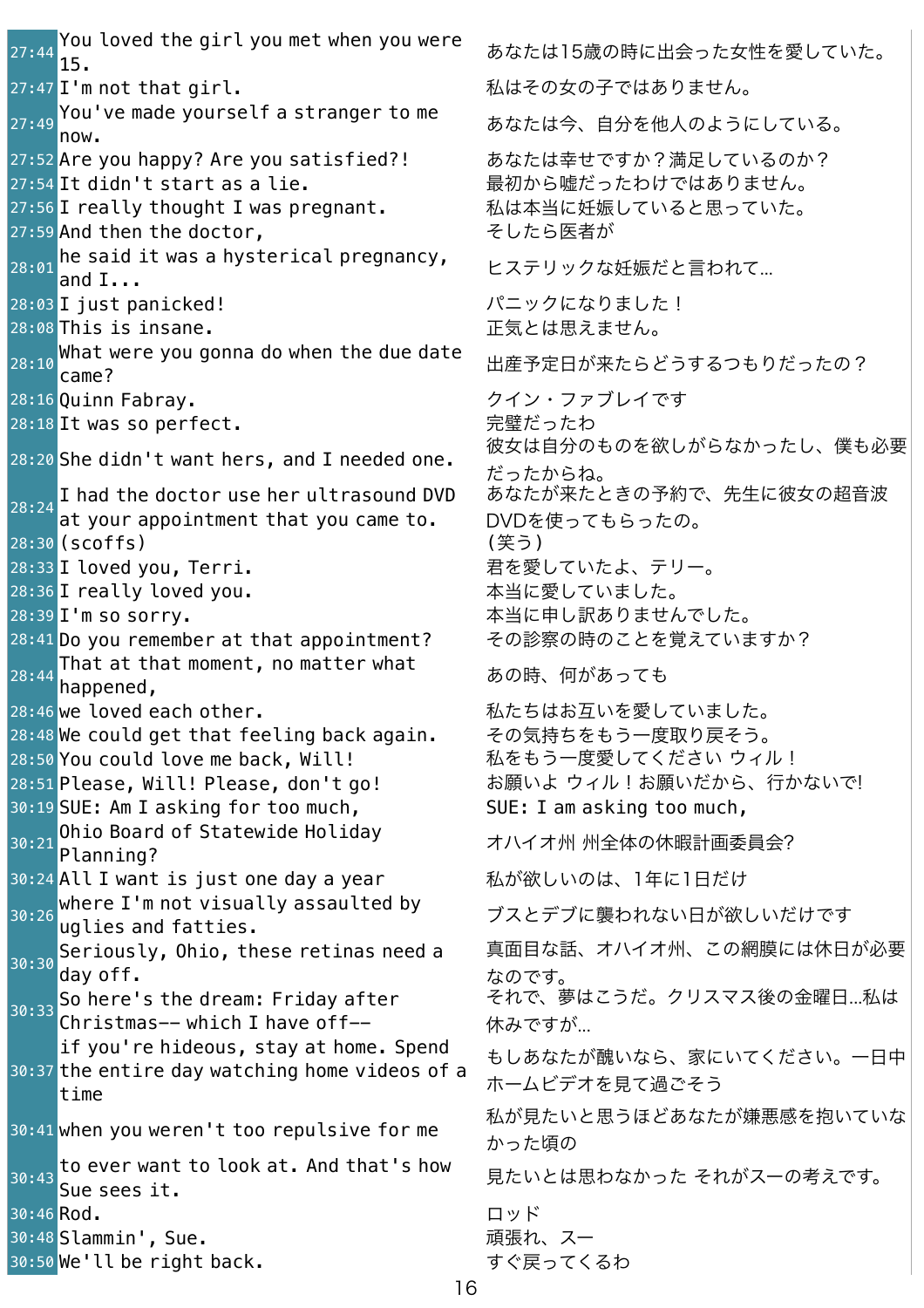$\frac{30:53}{10}$  (bell rings) Hey, Andrea, that "Sue's Corner" I just did, (ベルが鳴る) ねえ, アンドレア, さっきの "スーの コーナー "は.., 30:57 was talking about you. カルファン あなたのことを話していたわ 31:00 (on TV): ♪ Go ahead and jump! ♪ ジャンプしてみてください。 31:01 can't be fun? At Mattress Land, we have RACHEL: Who says finding a mattress mattresses of all shapes and sizes マットレスを探すのが楽しくないなんて誰が言った の?マットレスランドでは、あらゆる形とサイズの マットレスがあります。  $31:06$  at prices that won't break your 懐が痛まないような価格でご用意しています。  $\overline{\frac{1}{31:08}}$  No credit? No problem! Mattress Land has a no-hassle financing クレジットがない?問題ありません。マットレスラ ンドでは、頭金なしで12.9%の融資を受けることが でき、面倒な手続きは一切ありません。  $31:13$  of  $12.9%$  with no money down and no payments till next year. 12.9%で、頭金なし、来年までお支払い不要です。 31:17 You'll jump for joy at our prices. この価格にはきっと満足していただけるはずです。 31:19 ALL: Come on down to Mattress Land! マットレスランドに来てください! 31:22 (school bell ringing) インストリック (学校の鐘が鳴る) 31:23 Coach Sylvester, we need to talk. シルヴェスターコーチ 話があります 31:25 Oh, I got nothing to say to you, prego. ああ、何も言うことはないよ、プリゴ。  $31:28$  The Cheerios' photo's tomorrow, and I want back on that squad. 明日のチェリオスの写真で 私もチームに戻りたい の 31:31 Oh, is that what you want? <br>マれがあなたの望みなの?  $_{31:32}$  Well, what I wanted was a head cheerleader who wasn't going 私が欲しかったのは、足を耳の後ろに下げることを しないチアリーダーのトップだった。  $31:35$  to hoist her legs behind her ears in the backseat 後部座席に足を乗せて、耳の後ろに置いておくよう な  $31:37$  of the first station wagon she could jimmy open, 後部座席に足を突っ込まないような チアリーダー が欲しかった。  $31:40$  throwing away any chance she ever had in life. 人生のチャンスを捨ててしまうような人が欲しかっ た。 31:42 It would be good for the school. それは学校にとっても良いことです。 31:44 Show everyone that appearances don't matter. 外見は重要ではないことを皆に示す。 31:46 That sometimes people have to deal with a 時には人は少しの逆境にも対処しなければならな<br>31:46 Title little adversity. い。 31:49 I learned that in Glee Club. オンコングリークラブで学びました  $31:51$  Well, that little educational proverb must have slithered さて、この小さな教育的格言は、Will Schuester の口から滑り落ちたに違いありません。  $31:54$  from Will Schuester's mouth right after<br> $31:54$  his lesson ウィル・シュースターの口から出たに違いない。  $31:56$  on how to disqualify yourselves from Sectionals. ウィル・シュースターの口から出てきたに違いな い。 32:00 <mark>What?</mark> そのことをつけることをつけることをつけることになって? 32:01 Saw your little commercial last night. 昨夜、あなたのコマーシャルを見ました。 32:08 Shue, I'm afraid Sue is right. <br>シューさん、残念ながらスーさんの言う通りです。 32:10 You have indeed stepped in it. 踏み込んでしまったようだ 32:12<sup>Of</sup> course, you didn't, William. You No, I didn't even know this was going on. wouldn't know if your glee club was using your office そんなこと知らなかったよ そうだろうな、ウィリ アム。グリークラブがオフィスを利用して、ペット 用のウサギを飼育していても知らないでしょう。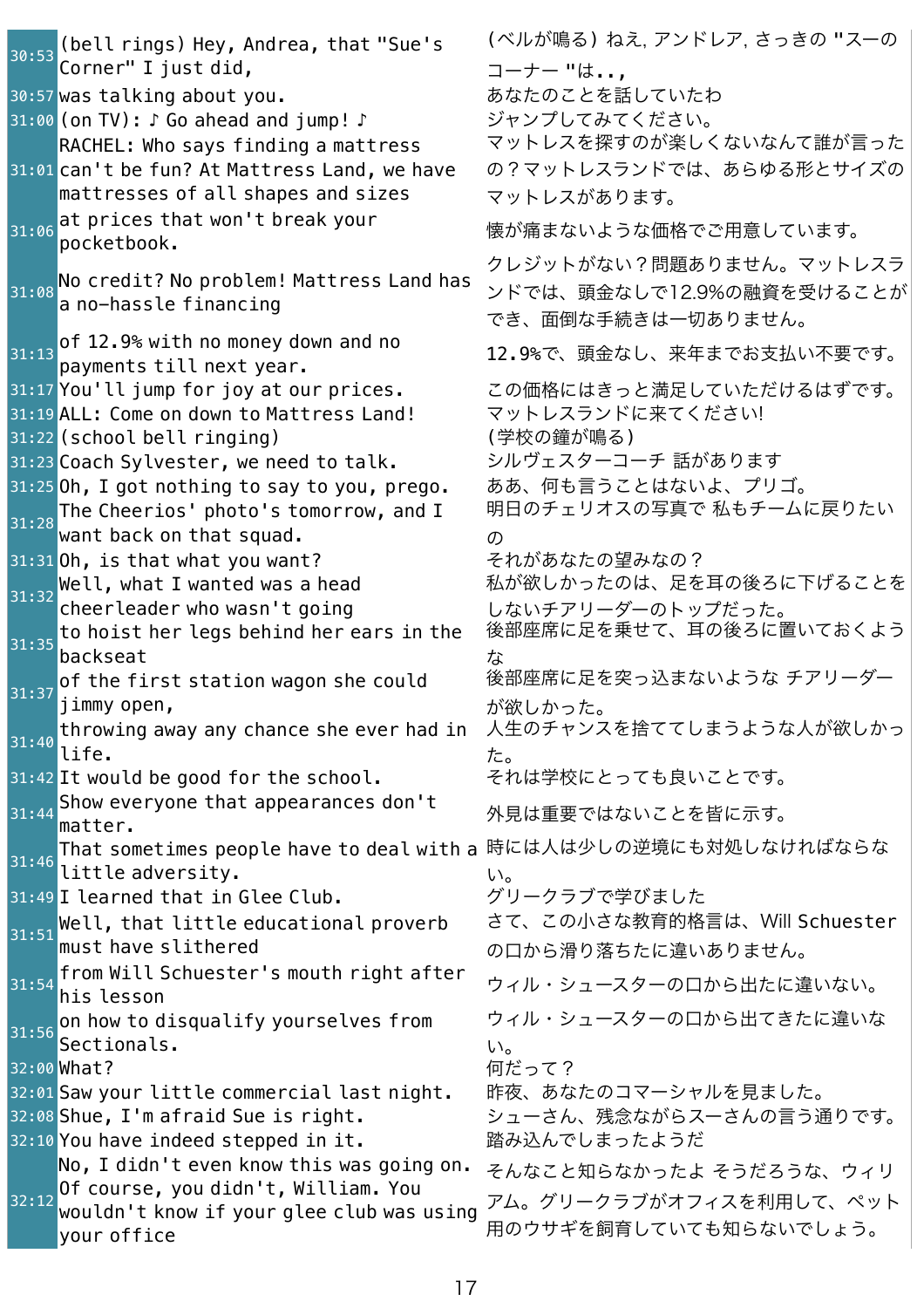$32:17$  to breed rabbits for pets or for food. And you know why? ペットや食用のウサギを繁殖させていたとしても知 らないでしょう。なぜだと思う?  $\overline{32:19}$  You're too busy chasing tail and loading your hair 尻尾を追いかけたり、髪の毛に大量の化粧品をつけ たりするのに忙しすぎるからだ! 32:22 with enormous amounts of product! 膨大な量の製品を使って 32:23 I mean, today it just looks like you put lard in it. 今日はラードを入れたような髪型になってしまった わ。 32:26 What are you even talking about?! 何を言っているんだ!? 32:28 Look, look, the kids did the commercial ほらほら、子供たちがCMをやったのは 32:30 <mark>not anyone else-- you got them banned</mark> to foster a feeling of unity after you- from the yearbook. 他の誰でもない君が学年誌から追放した後に、一体 感を醸成するためにね。 32:35 That's what I did, yes, I admit it. それは俺がやったことだ 認めるよ 32:37 It was an innocent mistake. アイナン 罪のないミスだった。 32:38 <mark>And what <code>if I</code> were to just innocently  $^{52:38}$  もし私が無邪気に君を殺していたら、ウィル?<br>murder you, Will?</mark> 32:41 I'd still have to go to trial. おもりにかけられるだろうな  $32:43$  Probably get off with justifiable<br>homicide. 正当防衛で済むかもしれない。 32:45 Let me review the rules for you. カールを確認しよう 32:47 William, amendment 63, seventh addendum: ウィリアム修正案637番目の補遺 32:50 32:53 and payment for services rendered "いかなる種類の職業活動も許されない No professional activity of any kind will be tolerated, negates amateur status, triggering immediate disqualification." 32:57 Hey, hey. Hey, hey, keep it civil. "提供されたサービスへの支払いは アマチュアであ ることを否定し 即時失格となる" 33:01 No, keep it simple, folks! Keep it NO, Keep It simple, TOlKS! Neep Il しんじょう おいおい おいおい、礼儀正しくね<br>simple. Hey, I'm sorry, Shue, 33:05 but I cannot let this slide. いや、シンプルにいこう、みんな!シンプルに す まない、シュー。 33:07 But the kids weren't even paid! 許せないんだ 33:09 choir room piled as high as the empty There's a stack of mattresses in the hair gel bottles 子供たちに給料も払われていない! 33:13 in the Dumpster outside your apartment! 聖歌隊の部屋にはマットレスが積まれていて、君の アパートのゴミ箱にあるヘアジェルの空き瓶と同じ くらい高いんだぞ!  $33:15$  Okay, we'll give the mattresses back. Shue, one of those mattresses was used. よし、マットレスを返そう。シュエ、そのマットレ スの1つは使用済みだ。 33:18 You can't return a used mattress. 中古のマットレスは返せないよ。 33:21 You can't even donate one to charity. 慈善団体に寄付することもできない。 33:23 Lice, bedbugs-- I looked it up online! シラミ、ナンキンムシ...ネットで調べたんだ!  $33:25$  Is there any reason that you have a soiled mattress in your office, Will? オフィスに汚れたマットレスがあるのは何か理由が あるのかね、ウィル?  $33:28$  Have you and the redhead become so<br>sexually depraved 君と赤毛の女性は 性的に堕落していて  $33:30$  that you have to commit your craven acts of adultery 性的に堕落してしまい、不倫という悲惨な行為をし なければならなくなったのか? 33:36 You know what, okay, fine. おりね、いいよ、いいよ。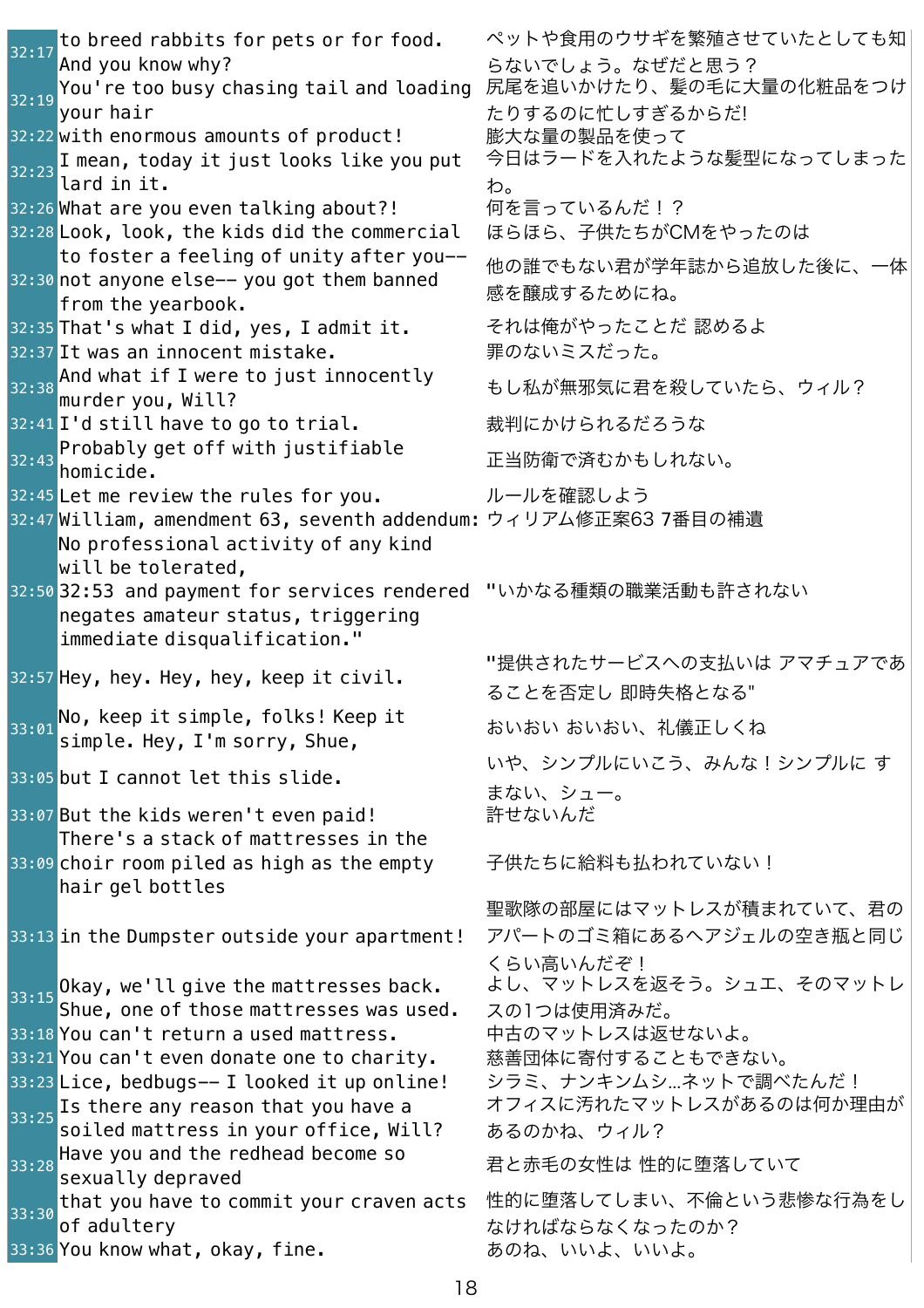33:38 I slept here, all right? アイナンス 俺はここで寝たんだ、いいだろ? 33:47 I'm thinking about leaving my wife. 業は妻と別れようと思っているんだ。 33:49 **all. William, I am very sorry about your** Well, I didn't see that one coming at personal troubles そうか、それは全く予想できなかったな。ウィリア ム、君の個人的な問題については非常に残念だが 33:54 but my hands are tied. <br>コンプロール しかし、私には手が出せない。 33:56 Sue's right-- you broke the rules. スーの言うとおり、君は規則を破った。 33:58 I cannot fight the scholastic board. 学芸会とは戦えないわ 34:00 I'm sorry but Glee Club is over. アングラブリークラブは終わりよ 34:05 It's over! ろんだ! 34:21 SUE: "Dear Journal, "アンスコンコンコンコンコンスタンターナルへ 34:22 I've finally gotten Will Schuester - ve i finatty gotten witt senuester - - - - "私はついにウィル・シュースターを<br>34:25 and that glee club out of my hair.  $34:28$  This is a day that will live in infamy. 34:31 Once again, I've won. "ついにウィル・シュースターと グリークラブを追 い出しました 34:43 <mark>It's like looking at a porno star in a</mark> <br>34:43 <mark>nun's habit.</mark> 34:45 I wanted to show you that it still fits. "またしても私の勝利です" 34:48 My baby bump isn't that bad, <br>タインコントンの服を着た ポルノ女優を見るようだ 34:50 it's just like I had a big lunch. まだ似合うことを見せたかったの 34:52 your pregnant head, there's no way Take it off. You need to get it through you're getting in that photo 私の赤ちゃんのお肉はそんなに悪くないのよ。 34:56 or back on the Cheerios. <br>スキンチを食べたようなものよ。 34:59 You're a hypocrite. Excuse me? アンチング 脱ぎなさい。妊娠していることを頭に入れておかな いと、その写真に写ることはできないわよ 35:02 I just heard that you got Glee Club's それともチェリオに戻る? 35:03 amateur status revoked over a mattress. 君は偽善者だ 何だって? |<br>|35:06 While you are constantly オーランクリークラブのアマチュア資格を マットレスの件 で剥奪されたと聞いたが  $\frac{35:07}{9}$ showering the Cheerios with swag.I've アマチュア資格を剥奪されたと聞いたが?<br>gotten free shoes, 35:11 season tickets to Cedar Point-- we sold complimentary tanning, haircuts. The those on eBay. あなたは、いつも 35:16 Figgins found out, you would get banned For a profit. It seems to me that if from competition. チエリオスに賞品を与えている 私は無料の靴をも らったし 35:23 Fine. 日焼けやヘアカットも無料で シーダーポイントの シーズンチケットは イーベイで売ったよ 35:24 <mark>You're back on the Cheerios.I'll put you</mark> 利益が出た フィギンズが知ったら あなたは競技会 on full-time dry cleaning duty から追放されると思いますよ  $35:28$  and shove you to the back of the photo to and shove you to the back of the photo to zうですね ss:31 I'm not finished. カンファンファール チェリオに戻してくれ クリーニング屋の仕事をさ せるぞ 35:33 Glee Club gets a full page photo. アジックルずかしくないように 写真の後ろに追いやるぞ 35:35 That's not up to me. https://www.assimus.com/assimus.com/assimus.com/assimus.com/assimus.com/ You are giving up one of the Cheerios'<br>six pages グリークラブは1ページの写真を撮る。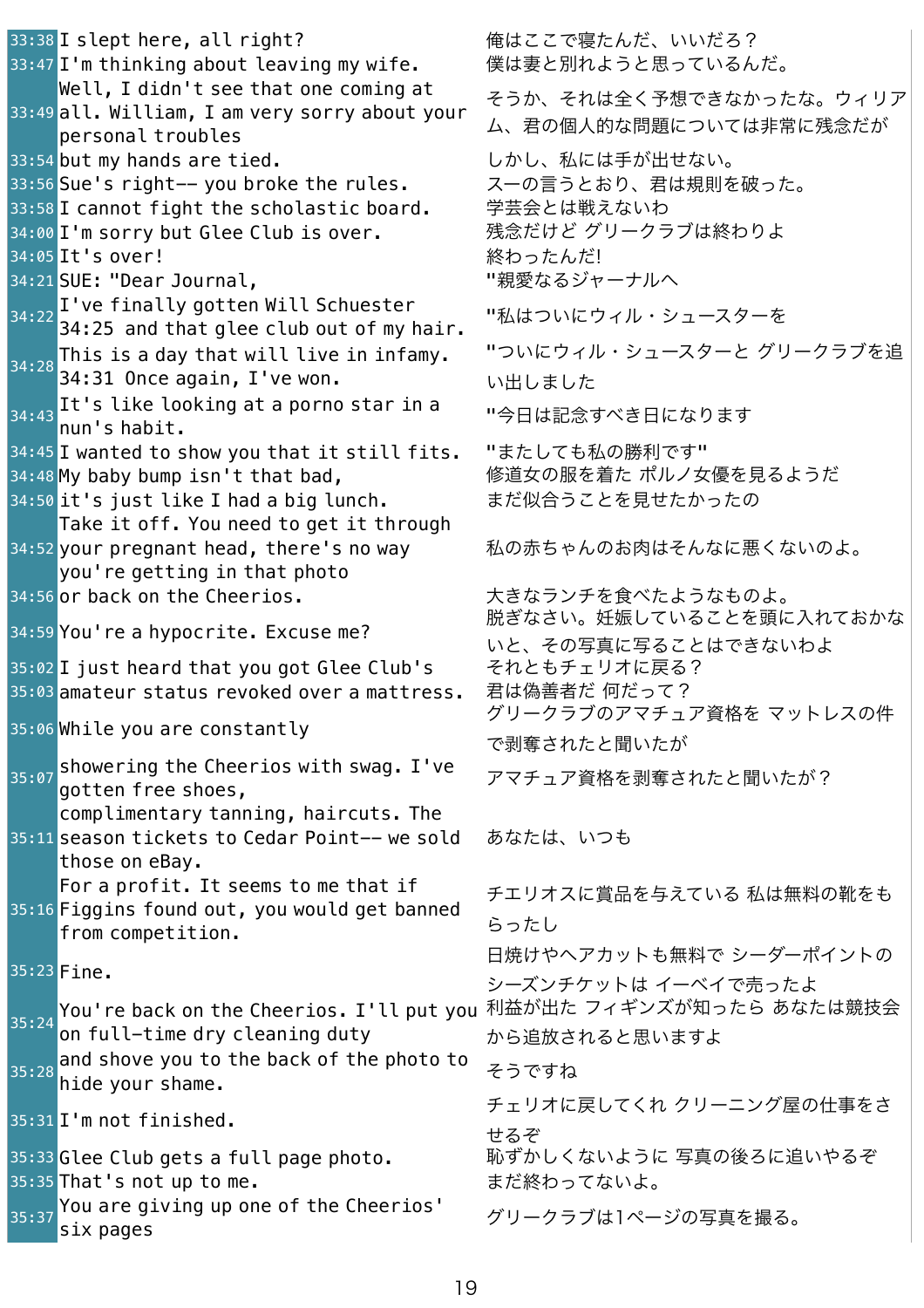$35:41$  and you are giving it to the Glee Club<br>free of charge. それは私が決めることではない。 35:47 You know, Q, I'd forgotten あなたはCheeriosの6ページのうち1ページを放棄 して 35:49 just how ruthless you really are. オリークラブに無料で提供している。 35:54 You're like a young Sue Sylvester. あのね、Q、忘れていたわ 35:56 Now, get out of my office. <br>スペンストンのなんなんだいどれほど冷酷なのかを 35:58 If you can manage to squeeze through the door 若き日のスー・シルベスターのようだ。  $36:00$  without your water breaking all over my<br>new carpet. さあ、私のオフィスから出て行きなさい。 36:03 You know what? インパン インパン おおしないで ドアを通り抜けられたら 36:05 <mark>I don't think I want to be a Cheerio after</mark> 絨毯が破れないようにね<br>|**all.** 36:08 I don't want to be on a team where I only<br>appear to belong. 36:11 I'd rather be a part of a club that's 私は結局チェリオになりたいとは思わないわ。<br>proud to have me s6:22 (sighing): It's my fault. インチームに属しているように見えるだけのチームには 入りたくないの。 36:24 If <sup>I</sup> hadn't slept on that mattress, 私はむしろ、私がいることを誇りに思っているクラ ブの一員でありたいのです。  $\frac{1}{36:26}$  we could've just returned them and moved  $\overline{\text{lon}}$ . (ため息)。私のせいです。 36:28 Hey, can I give you some advice? あのマットレスで寝ていなかったら 36:30 Please. 
<br>
36:30 Please. 36:32 You need to give yourself a break. ねえ、ちょっとアドバイスしてもいい? 36:34 (scoffs) You do. いちかんなおり 頼むよ。  $36:36$  You'll figure out what to do with the<br> $36:36$  kids, you always do. 自分を休ませてあげてください。 36:38 But I think right now (笑) そうですね。 36:40 you really need to focus on your own life. 子供たちをどうするかは、あなたがいつも考えてい ることでしょう。 36:43 You know, divorce is a really big deal. でも、今は 36:47 <mark>Who said anything about getting a carral 今は自分の人生に集中してほしい。</mark><br>divorce? 36:49 Oh, God, I'm so sorry. <br>アンプロンのアプロントンのは、本当に大きな問題なんだ。 36:52 I just assumed インプレー おんな まんで言ったの? 36:53 that that's... http://www.facebook.com/distance/entriestational/actions.com/ 36:58 Well, um... When I first heard about 私は勝手に 37:04 what Terri had done, and the total それは...  $\overline{\frac{37:06}{37:06}}$ oh, gosh, no, I thought there should be some sort of law. But then when <sup>I</sup> thought ええと... 最初にテリーのことを聞いたとき  $37:10$  about it some more, thought about what I<br>would've done テリーがしたことを聞いたとき 37:15 if I'd felt you slipping away... 何らかの法律が必要だと思いました。でも、もう少 し考えてみると 37:17 You would never be that cruel. あなたが消えていくのを感じていたら、私は何をし ていただろうか? 37:19 No, her methods were wrong, but, um, thu、あなたが離れていくのを感じていたら...。 37:25 I totally understand her intentions. あなたはそんな残酷なことはしないでしょう。 37:31 You're a lot to lose, Will. <br>
The Mann Mark Mucrophy Court Magnor Cost., でも...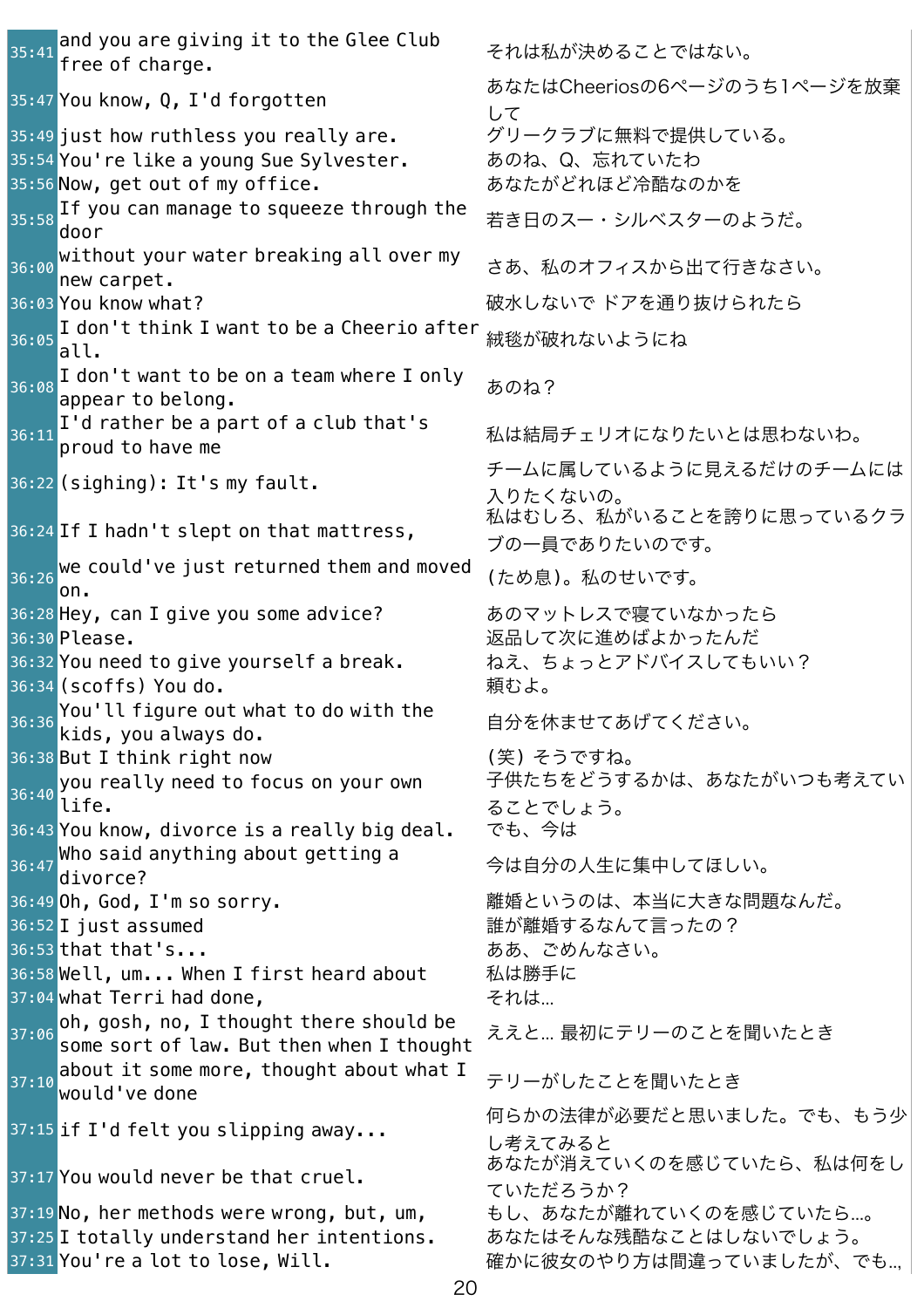$37:37$  But we don't want to go to Sectionals<br>without you. 彼女の意図はよくわかります。 37:40 (sighs) まずまちゃっとものはあなたが失うものは大きいわ、ウィル。  $\overline{37:46}$  Look, I was the one who slept on the mattress, きたくないわ  $37:47$  which means I accepted them, not you. (sighs) 37:52 <mark>Which means I'm disqualified from</mark> マットレスの上で寝たのは僕なんだから<br><mark>competition,</mark> 37:54 not you guys. です 37:58 Solid. およびのおよびのおよびのおよびのおよびのおものは、 つまり僕は競技失格だ 38:02 (sighing): We have worked too hard あなたたちではなく。  $\overline{\frac{38:04}{38:04}}$  for you guys not to get your shot. We ror you guys not to get your shot. inc.<br>can't do this without you, Mr. Shue. しっかりしている。 38:08 Hell, we probably can't do it with you. 私たちは一生懸命働いてきました。 38:12 You guys are good. 38:16 You're really good. You did "Jump" for あなたがいなければ、私たちはできません。<br>that commercial without me, right?  $\begin{array}{ccc} \texttt{38:25}\ \texttt{Look}\ \texttt{the} \ \texttt{abest} \ \texttt{teaches}\ \texttt{don't} \ \texttt{give}\ \texttt{you} \ \texttt{b} \ \texttt{b} \ \texttt{c} \ \texttt{d} \ \texttt{b} \end{array}$  $\sqrt{\frac{38:29}{38:29}}$ They just point the way and let you make your own choices. ったよな? 38:34 Your own mistakes. およびのおよびのおよびのおよびのおおいて 38:38 That way you get all the glory. <br>38:38 That way you get all the glory. 38:43 And you deserve it. しかしましたのはない 自分で失敗する。 38:48 Look, if... if you can't win without me there, る。 38:52 then I haven't done my job. オンチョン 君はそれに値する 38:56 We're really sorry, Mr. Shue. <br>おし...もし俺がいないと勝てないなら... 38:59 I know. インプレント インパン およい およいの仕事をしていないことになる 39:03 I want you guys to go get gussied up 申し訳ありません、シューさん 39:05 and take that Glee Club photo with pride. そうですね。 39:09 I want to see a smile on every one of your -I want to see a smitte on every one or your - あなた達には、ドレスアップして<br>faces. 39:21 ♪ Smile though your heart is aching ♪ 誇りを持ってグリークラブの写真を撮ってほしい。 39:26 ♪ Smile even though it's breaking ♪ みんなの笑顔が見たいんだ 39:31 ♪ When there are clouds in the sky ♪ 心が痛んでいても笑顔で。 39:36 ♪ You'll get by ♪ しんなん しんが折れそうになっても笑顔で。 39:38 Sorrow ♪ smile through your pain and 空に雲があっても。<br>sorrow ♪ 39:44 ♪ Smile and maybe tomorrow ♪ "何とかなるさ 39:48 ♪ You'll see the sun come shining through <sub>"苦しみや悲しみがあっても""笑顔でいれば<br>♪</sub> 39:54 ♪ For you ♪ ファイン アンストランプ アンス 『笑顔があれば明日がある 39:56 ♪ Light up your face with gladness ♪ "陽の光が射して来る 40:02 ♪ Hide every trace of sadness ♪ "君の為に 40:07 ♪ Although a tear ♪ アイディング エム エム エム "君の顔に光を""喜んで |40:09 ♪ May be ever so near ♪ アイディング コンピュー "悲しみは隠せば良い

でも あなたなしで セクション・ファイナルには行 あなたではなく 私がそれを受け入れたということ 私たちは一生懸命働いてきたのだから、あなたたち にもチャンスを与えなければならない。あなたなし ではやっていけません、シューさん。 本当に素晴らしいよ。CMの "JUMP "も俺抜きでや うにしてくれる。 そうすれば、すべての栄光を手に入れることができ

- 
-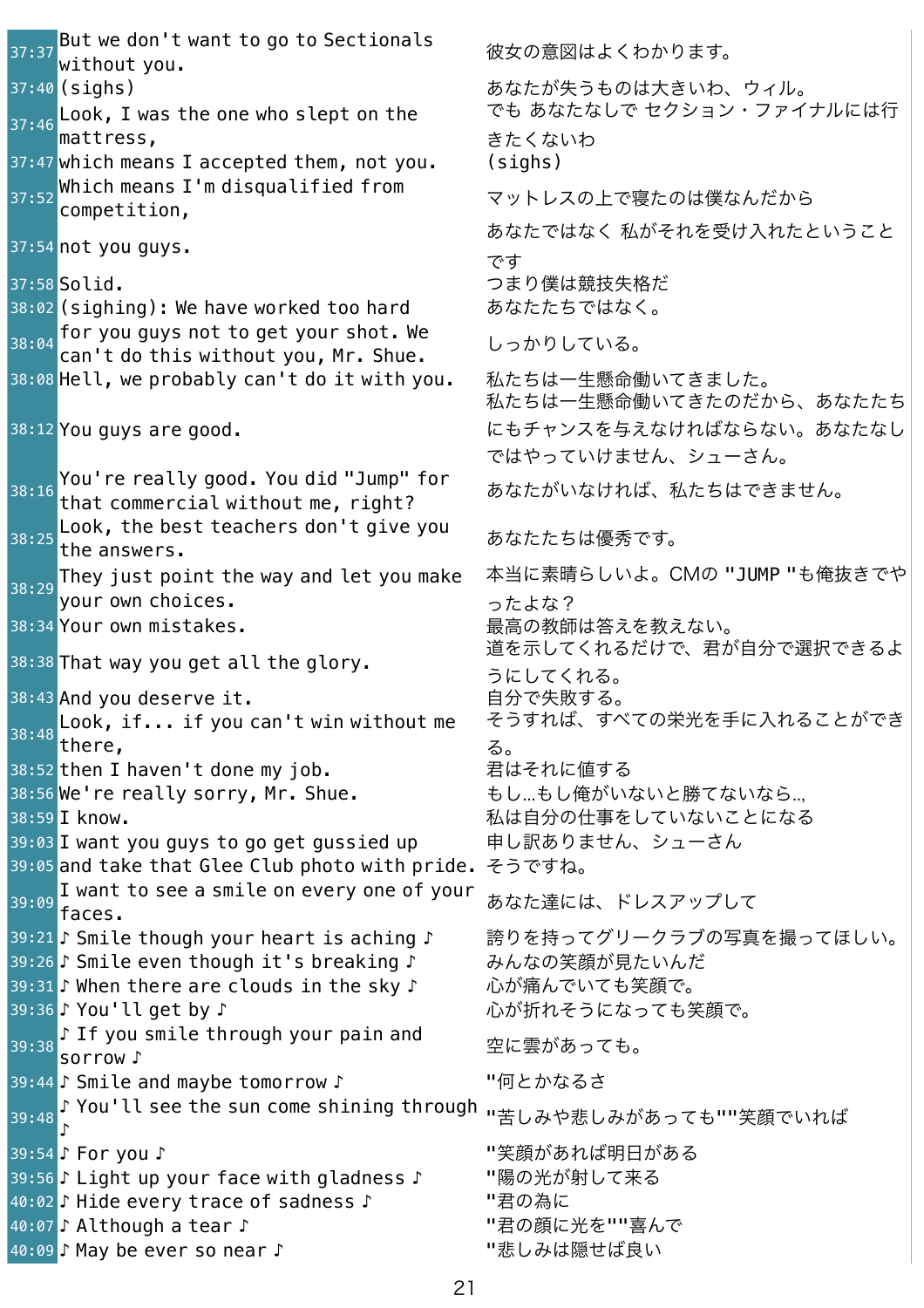|40:14 ♪ That's the time ♪ アイディング こうしゃ いっち涙を流して 40:16 ♪ You must keep on trying ♪ アイコンピュータリング りょうすぐだから 40:20 ♪ Smile, what's the use of crying? ♪ "その時は 40:24 ♪ You'll find that life is still → "Ou" cc ring chac circ is sciece" --------- "努力を怠ってはいけない<br>|worthwhile ♪ 40:30 ♪ If you just smile ♪ "笑顔で居よう""泣いても仕方が無い 40:35 ♪ ♪ "人生にはまだ価値があると気付くはず 40:37 ♪ Smile though your heart is aching♪♪Is <sub>"貴方が笑顔で居れば<br>aching♪</sub> 40:43 ♪ Smile even though it's breaking ♪ ♪ , ɔiii I tu even though It ; breakIng;; 壊れていても笑顔.壊れそうなのに。<br>It 's breaking ♪ 40:47 ♪ When there are clouds in the sky ♪ せいが痛んでも微笑んで""心が痛んでも 40:52 ♪ You'll get by ♪ アイコン アンディング "心が折れそうになっても" "笑顔で居よう 40:54 ♪ That's the time you must keep on trying <sub>空に雲があるとき</sub> 41:00 ♪ Smile, what's the use of crying? ♪ "きっと上手く行く 41:04 ♪ You'll find that life is still worthwhile ♪ "その時こそ頑張れ 41:11 ♪ If you just smile ♪ せいしん せいのえ "笑顔を""泣いても仕方が無い 41:14 ♪ You'll find that life is still → Tou it Timu that tire is stitt<br>worthwhile ♪ 41:19 ♪ If you just smile... ♪ ♪ Smile. ♪ せ貴方が笑顔で居れば